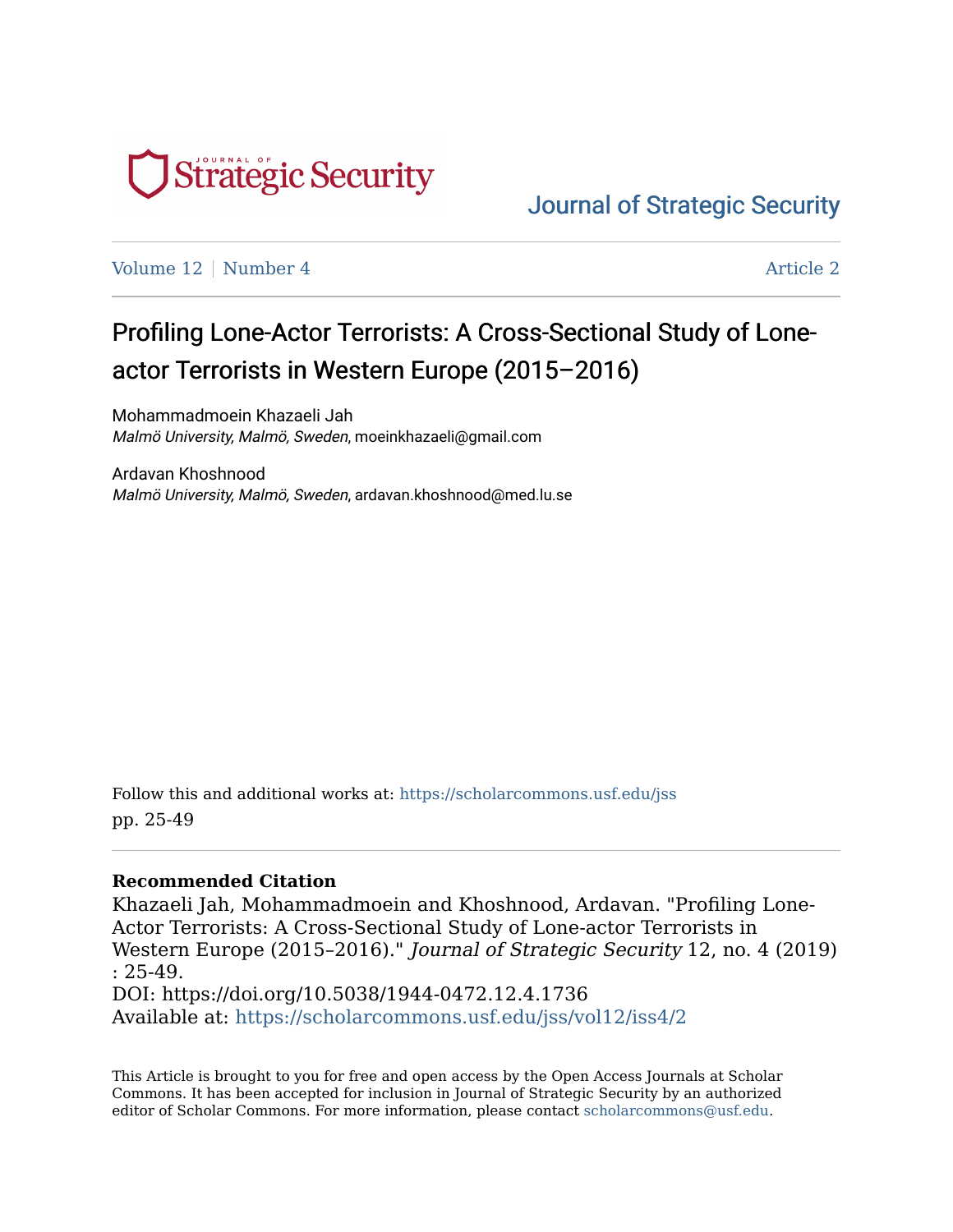## **Profiling Lone-Actor Terrorists: A Cross-Sectional Study of Lone-actor Terrorists in Western Europe (2015–2016)**

#### Abstract

Lone-actor terrorism is a growing threat in Western European countries as the numbers of lone-actor terrorist attacks have multiplied over the last 15 years. However, knowledge on this type of terrorism is insufficient. This current study evaluates whether there are any common personal, social, psychological, and operational characteristics among lone-actor terrorists (LATs) and whether any profile can be drawn in regard to a lone-actor terrorist. The authors identified 36 LATs between January 1, 2015, and December 31, 2016, in Western European countries through the Global Terrorism Database. The study profiled these LATs regarding their sociodemographic characteristics, attack characteristics, method of radicalization, ideology, modus operandi, and typology. Findings of this study show that lone-actor terrorism in Western Europe has undergone new changes, and although there is no single unique profile for LATs, there are common characteristics that warrant further studies.

#### Acknowledgements

None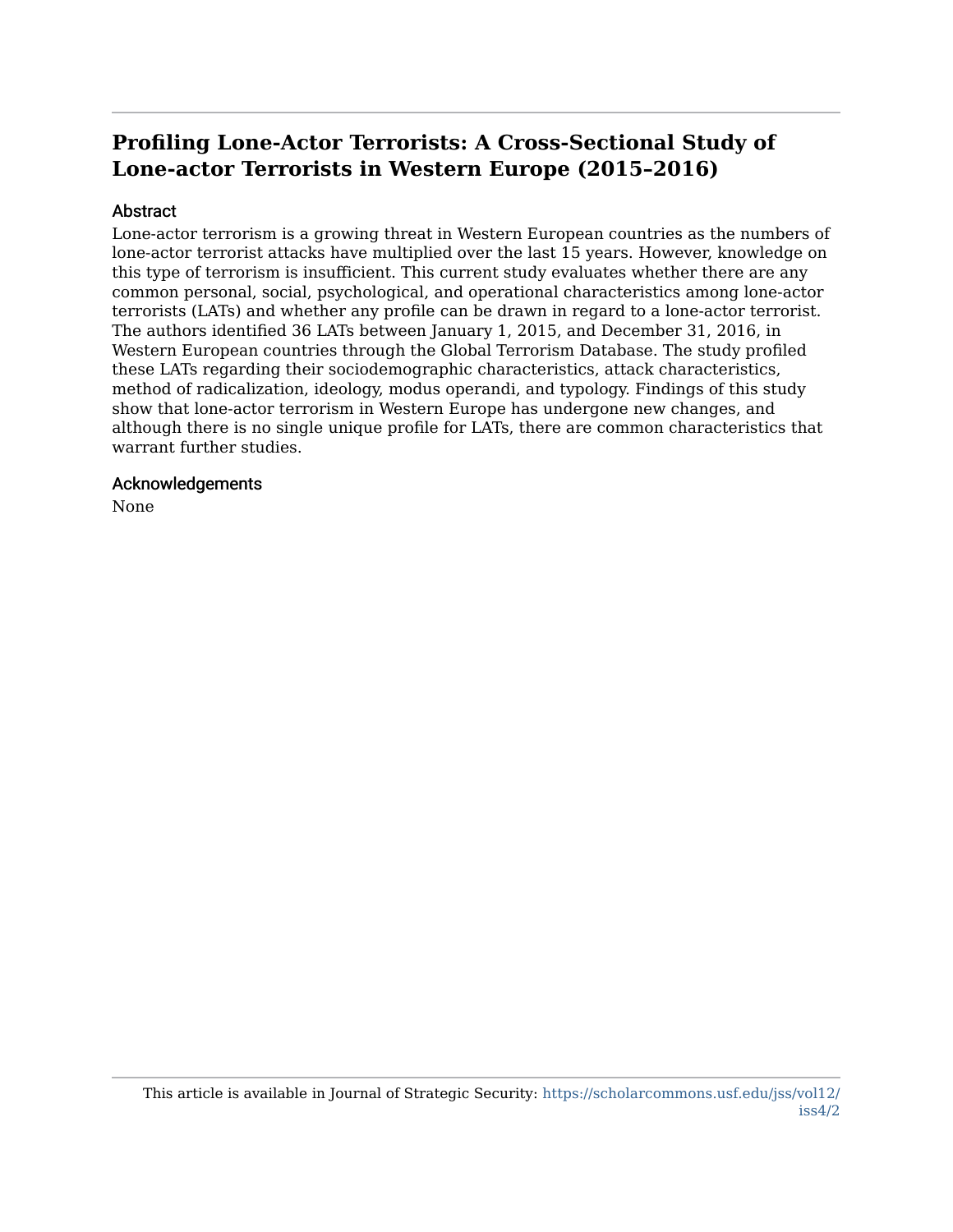# **Introduction**

Although traditional group-based terrorism is still highly active, loneactor terrorism is gaining more ground. <sup>1</sup> In Western countries, this growing threat is even more tangible as the number of lone-actor terrorism attacks has multiplied over the last 15 years, and experts believe it will become the most prevalent form of terrorism in the future. <sup>2</sup> According to the European Counter Terrorism Center, loneactor terrorism is the most favored type of terrorism by both the Islamic State of Iraq and Levant (ISIS) and Al Qaeda, and it was a major threat for European countries in 2017.<sup>3</sup>

Moreover, lone-actor terrorism is hard to combat.<sup>4</sup> Usually, LATs have no obvious contacts with terrorist groups or with elements monitored by security and intelligence organizations. As a result, LATs can operate without detection before the attack.<sup>5</sup> Therefore, any explicit information and knowledge about the characteristics of LATs has high value for counterterrorism.<sup>6</sup>

Similar to other criminals, lone-actor terrorists (LATs) and their characteristics change over time; as a result, the available knowledge about them is insufficient.<sup>7</sup> Nevertheless, studies have attempted to elucidate different characteristics of LATs.<sup>8</sup> Scholars have tried to aid policy makers, law enforcement, and the security and intelligence apparatus to prevent and counter LATs by using profiling since they believe that LATs may have similar characteristics.<sup>9</sup>

Profiling previous LATs can provide valuable knowledge about which individuals may become LATs and which persons are prone to take violent actions.<sup>10</sup> This knowledge can also explain better why some individuals are susceptible to radicalization. <sup>11</sup> Therefore, based on the Global Terrorism Database (GTD), the objective of this current study is to evaluate LATs through criminal profiling. Since terrorist are also criminals, we believe that criminological theories and methods are applicable to the case of terrorism and terrorists.<sup>12</sup> The study will thus evaluate LATs' demographics (age and gender), social (previous criminal record, type of criminal record, and migration status), psychological (mental and psychological status, social status, ideology, radicalization, and typology of LAT), and operational characteristics (leakage of information, modus operandi, and whether they are known by security and intelligence agencies).

The next section defines important concepts used in this article. The third section, Profiling in Terrorism, gives a brief overview of the notion of profiling and presents the studied characteristics in this article. The fourth section, Data Collection, outlines the methods of the study, followed by the results section. The last two sections discuss the results and offer a conclusion as well as future implications.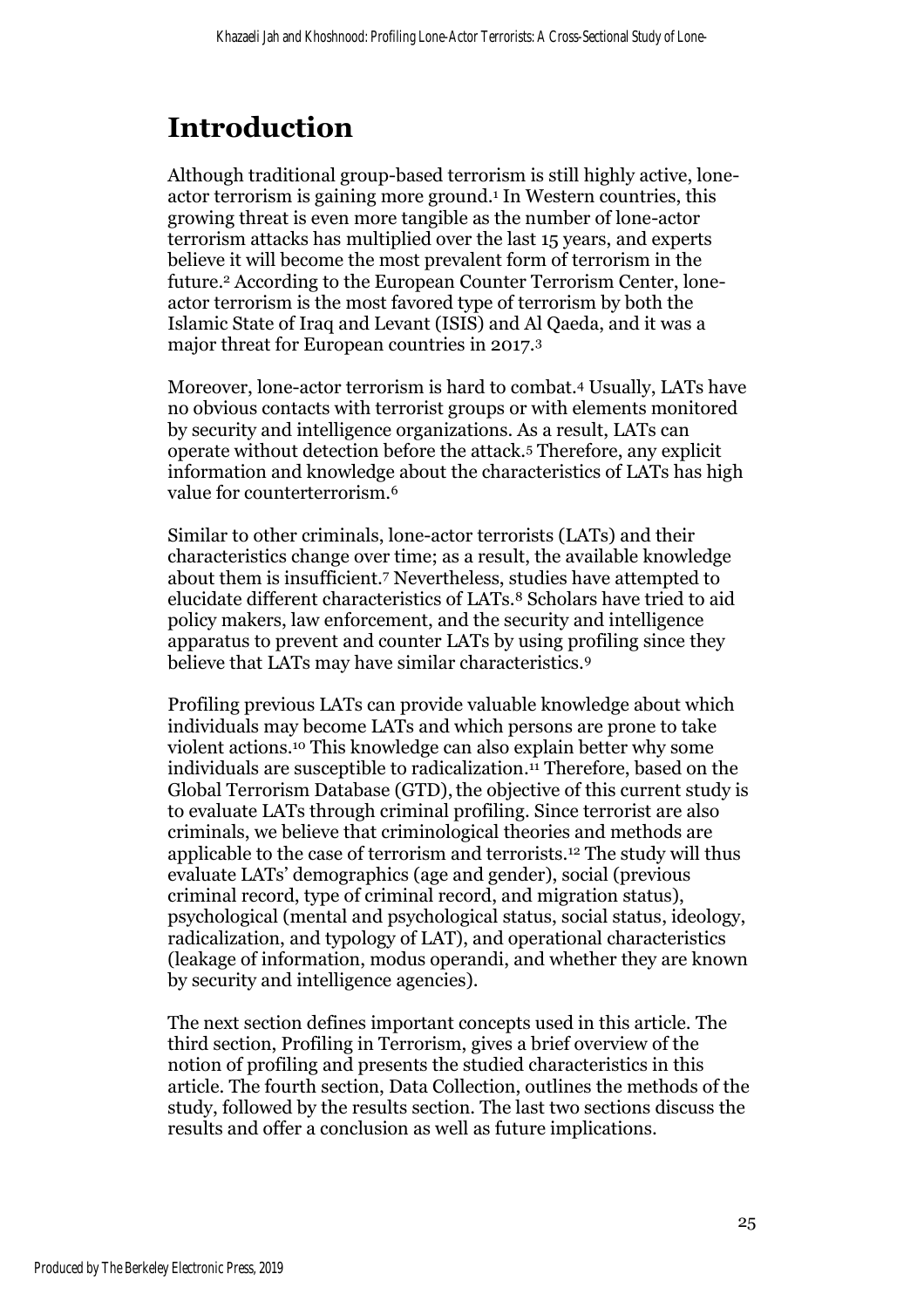## Concept Definition

#### *Terrorism*

Although there is no consensus on the definition of terrorism, three factors are common in most definitions. To deem an action as "terrorism," the action must

- 1. be illegal according to the laws of the host country,
- 2. have political motives, and
- 3. be intended to intimidate the public.<sup>13</sup>

Regarding political motives, the action must aim at attaining political, social, or religious objectives. Based on these factors, we define terrorism as a violent action or threat against random or selective individuals conducted for political motives to influence the public through the creation of fear.<sup>14</sup>

#### *Lone-Actor Terrorism*

An LAT is often called a lone-wolf terrorist. In the wild animal world, a lone wolf is a wolf that prefers to leave the pack and hunt alone. Thus, a lone-wolf terrorist—or, more correctly, a lone-actor terrorist—is an individual or a small group of terrorists who operate alone.<sup>15</sup> Hence, the LAT or LATs plan, organize, and carry out the actions without any physical, financial, or other support from a terrorist group or network, even though those groups may have inspired the LAT.<sup>16</sup> The Countering Lone-Actor Terrorism project (CLAT) defines lone-actor terrorism as follows:

Threat or use of violence by a single perpetrator (or small cell), not acting out of purely personal or material reasons, with the aim of influencing a wider audience, and who acts without any direct support in the planning, preparation, and execution of the attack, and whose decision to act is not directed by any group or other individuals although possibly inspired by others. 17

## *Profiling*

Although no single definition for criminal profiling exists and scholars have given several definitions for this concept, the objective in all definitions is similar: To provide useful information to assist law enforcement in identifying and locating offenders and detecting potential offenders.<sup>18</sup> Therefore, profiling is a process of drawing a possible image of a likely offender. The foundation of profiling is the belief that offenders committing similar crimes also share similar characteristics.<sup>19</sup> Behavioral consistency theory is the basis of this view, and it states that primary traits are stable and general in a way that they lead an individual to behave in a specific way across different situations. Further, according to the homology assumption, offenders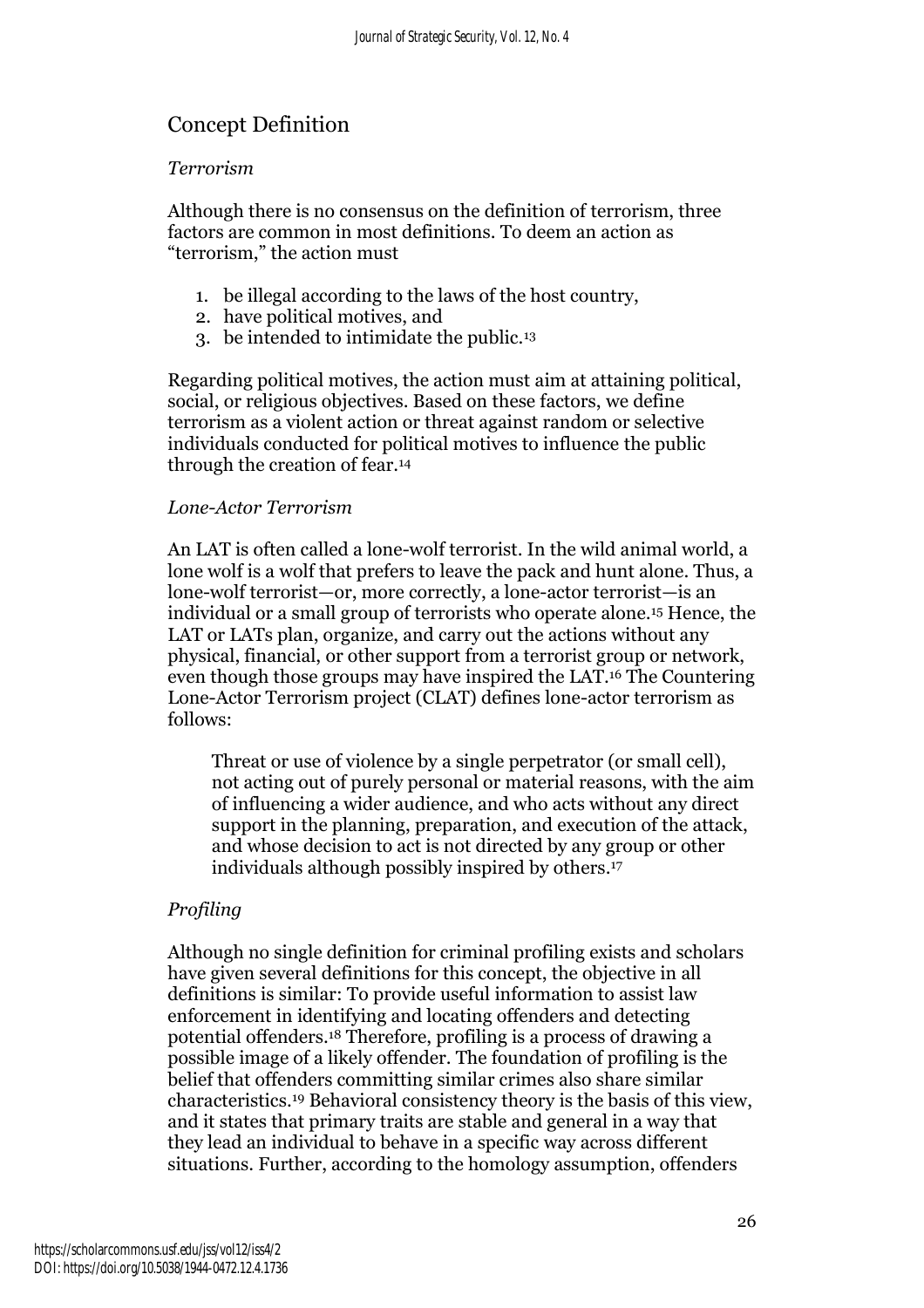of a specific crime share similar background characteristics.<sup>20</sup> Thus, Richard Kocsis defines criminal profiling as follows:

The process of identifying personality traits, behavioral tendencies, geographic locations, and demographic or biological descriptors of an offender based on characteristics of the crime. 21

## Profiling in Terrorism Studies

In terrorism studies, profiling is a new and understudied discipline that has been practiced mainly since the  $9/11$  terrorist attacks.<sup>22</sup> Terrorism scholars argue that since terrorist groups and networks target specific individuals for radicalization, these individuals should have common characteristics.<sup>23</sup> Accordingly, by identifying these characteristics, government agencies may be able to detect individuals at risk for radicalization.

On the other hand, some scholars believe that profiling terrorists is impossible because their motivations and aims vary.<sup>24</sup> However, in recent years, profiling terrorists has been widely practiced in both the academic field and counterterrorism, and the Council of the European Union recommends its members to work together on this specific task in order to assist law enforcement to identify and locate probable terrorists. According to the recommendation, terrorist profiling is about collecting a set of physical, psychological, and behavioral characteristics that are common in individuals who engage in terrorist activities, and it can aid predictive practices as well.<sup>25</sup>

#### *Profiling Lone-Actor Terrorists*

Unlike different and sometimes opposing views about terrorism profiling in general, when it comes to lone-actor terrorists, there is an agreement that LATs may have common specific characteristics.<sup>26</sup> Scholars have argued that this is because of fundamental differences between traditional group-based terrorism and lone-actor terrorism. The main difference between the two types of terrorism is probably that LATs share relatively similar characteristics concerning their personal and social characteristics, ideology, modus operandi, and typology.<sup>27</sup>

#### *Demographics*

The age and gender of terrorists are the main personal characteristics that terrorism scholars study, just like criminologists examining other types of violent crimes. In criminology, offence varies with age, and young males have a stronger tendency toward high-risk violent activities than females.<sup>28</sup> Studies in terrorism show that most terrorist group members are males who join the groups when they are young.<sup>29</sup> However, in relation to LATs, previous studies indicate that LATs tend to be older than traditional group-based terrorists are. One study from the CLAT project on 120 LATs between 2000 and 2014 in Europe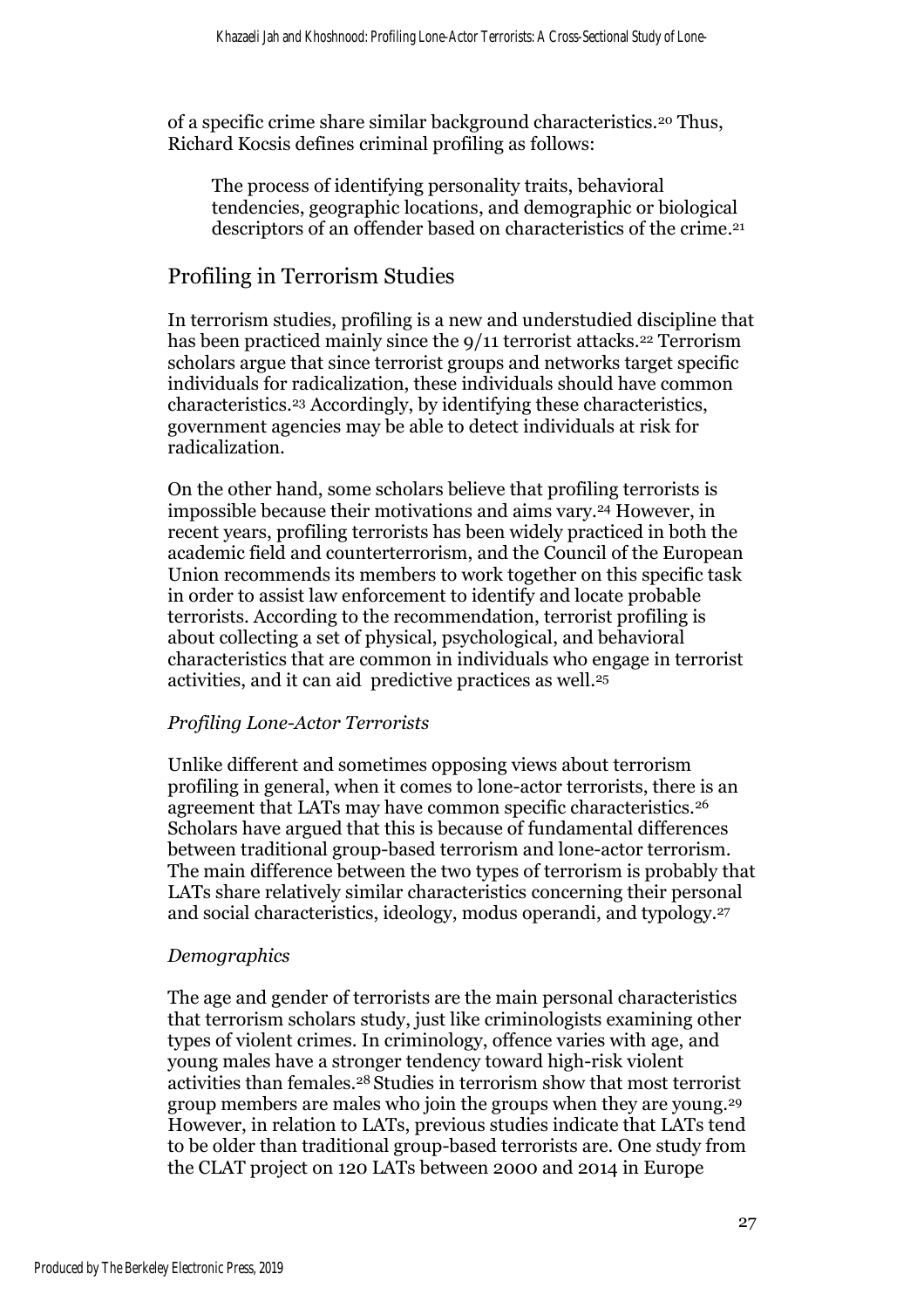showed that all the included LATs were male with an average age of close to 30.<sup>30</sup> Another study on 119 LATs between 1990 and 2013 in the United States and Europe supports these findings, stating that 98 percent of the identified LATs were male and that the average age was 33.<sup>31</sup> Moreover, some studies state that the age of an LAT depends on his/her ideology and can thus be different.<sup>32</sup> Therefore, based on previous studies, LATs are likely to be male and older than traditional group-based terrorists are.

#### *Social characteristics*

Having previous criminal record is one of the similarities between both terrorists and violent criminals.<sup>33</sup> Concerning LATs though, the frequency of this factor is not high. While, for example, a study by the CLAT project found that only 33 percent of the sample of LATs (n=120) had a previous criminal record, another study found that this factor varies based on the ideology of the offender and is less viable among Islamist LATs.<sup>34</sup> Previous criminal record is thus a non-specific factor in LATs.

#### *Psychological Characteristics*

Mental and psychological status is another personal characteristic often discussed regarding LATs.<sup>35</sup> Considering a terrorist as an individual with mental disorders is common among both the mass media and the public.<sup>36</sup> This is especially the case for LATs since they are often socially isolated individuals.<sup>37</sup> Gruenewald and his colleagues found that 40 percent of 70 right wing LATs in the United States between 1990 and 2008 had mental disorders.<sup>38</sup> Spaaij noted that mental illness is an important factor and that the social isolation of LATs is, in fact, the result of their mental disorders. <sup>39</sup> On the other hand, a study of 119 LATs showed that only 32 percent of them had mental disorders.<sup>40</sup> A study from the CLAT project also states that only 35 percent of the LATs had mental disorders, and Perry and his colleagues argued that mental disorder varies among LATs with different ideologies.<sup>41</sup> Although there is no consensus regarding frequency and the role of mental disorders among LATs, the majority of studies state that mental disorders among LATs are relatively more common in comparison to traditional group-based terrorists.

Regarding social status, studies claim that LATs are more likely to be socially isolated.<sup>42</sup> They tend to be single and live alone. They do not have friends and might have problems with their parents as well.<sup>43</sup> For instance, Gill and his colleagues found that just more than half (52 percent) of their identified LATs (n=120) were socially isolated.<sup>44</sup> On the other hand, some studies show that being socially isolated is not common among LATs. The study by the CLAT project and the study by Perry et al. showed that only 29 percent and 30 percent of the LATs, respectively, had been socially isolated.45Consequently, despite opposite views regarding this variable, it is clear that social isolation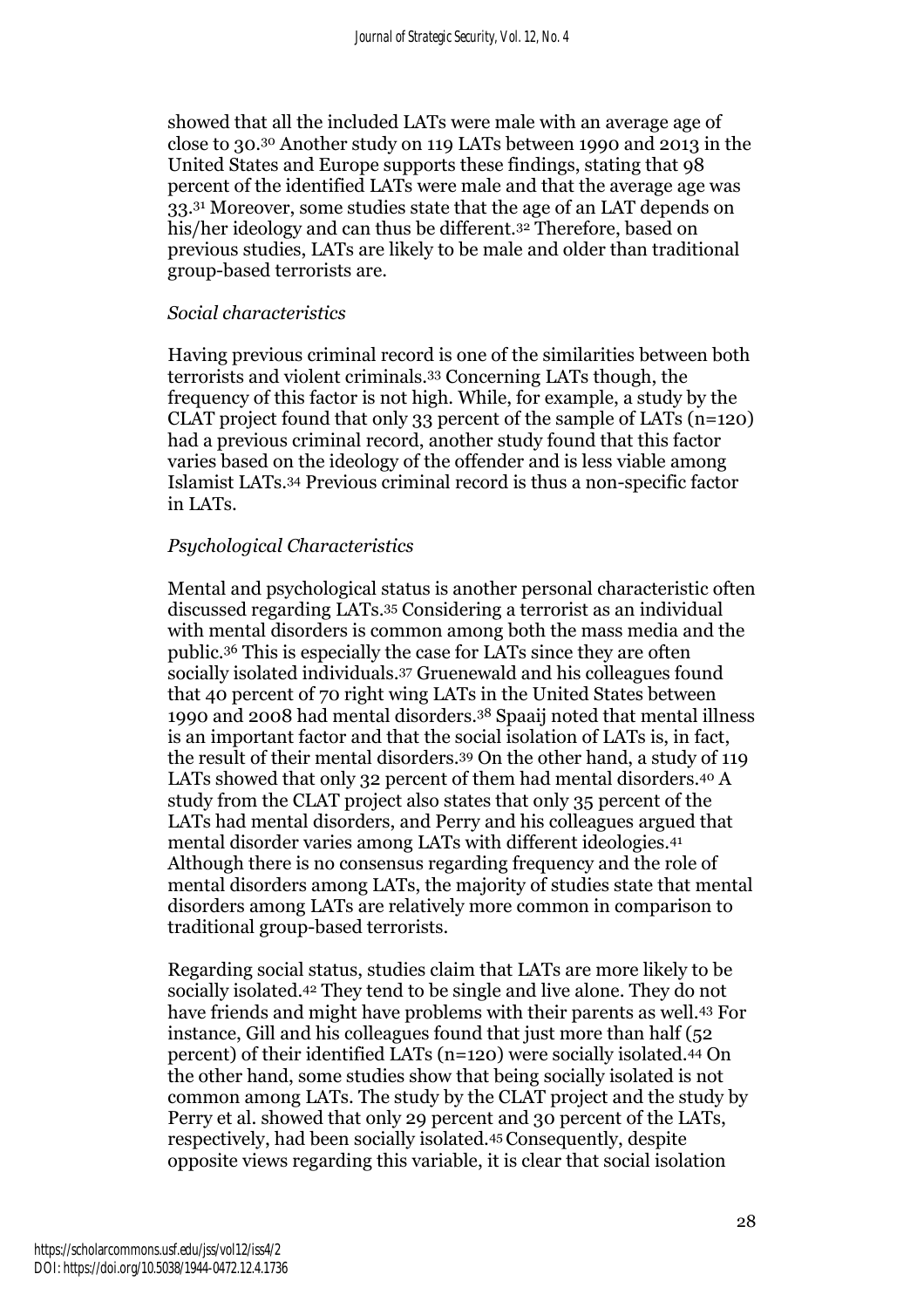may be more common among LATs in comparison to traditional groupbased terrorists.

Ideology is an important factor when discussing LATs.<sup>46</sup> In most loneactor terrorism studies, ideology has been the most powerful provocative factor for the actors.<sup>47</sup> For instance, both the study by Gill et al. and the study by the CLAT project showed that ideology plays a key role, and more than 70 percent of the LATs were ideologically motivated.<sup>48</sup> Consequently, some scholars categorize LATs by their ideology.<sup>49</sup>

In discussing the role of ideology in lone-actor terrorism, radicalization is an important concept. It is the process of fundamental changes in an individual's beliefs, where the individual gradually adopts extreme views about political, social, or religious matters and tends to justify the use of extreme violence as a solution.<sup>50</sup> For LATs, who in most cases do not have any direct contact with a radical group or individual, radicalization usually happens via the Internet, especially through social media. <sup>51</sup> By providing a safe and secure platform on which to connect with other like-minded individuals, the Internet increases the likelihood of self-radicalization for LATs.<sup>52</sup> The aforementioned study by the CLAT project showed that more than half (54 percent) of the LATs in its sample (n=120) used the Internet to obtain training knowledge.<sup>53</sup> As a result, the Internet and social media are an important way of radicalizing LATs.

Regarding the typology of LATs, Pantucci proposed a typology for characterizing Islamist LATs.<sup>54</sup> It divided them into three different types: Loner, lone wolf, and lone-wolf pack. Although this typology foremost applies to Islamist LATs, it can also be used in discussing all types of LATs, which is why it is used in this study. Loner, in Pantucci's typology, refers to individuals with an extreme ideology who carry out their attacks without having any direct or real contact with a radicalized person or an extremist group. This type of LAT usually becomes radical via the Internet and social media. The lone wolf is an individual who has had some contact with a terrorist group or extremist network but planned, organized, and carried out his/her actions entirely alone. The lone-wolf pack has the same characteristics as loners except that they comprise more than one individual and, in fact, are a small cell. Pantucci also proposed a fourth typology, lone attackers. We do not use this last typology in this study since lone attackers are members of a terrorist group and receive orders to undertake a terrorist attack alone. Therefore, they do not fit the definition of lone-actor terrorists. Generally, LATs tend to be loners.<sup>55</sup> In Teich's study, which included 73 Islamist LATs between 1990 and 2013 in the United States and Western Europe, 55 percent were loners, 24 percent were lone wolves, and 21 percent were in lone-wolf packs. 56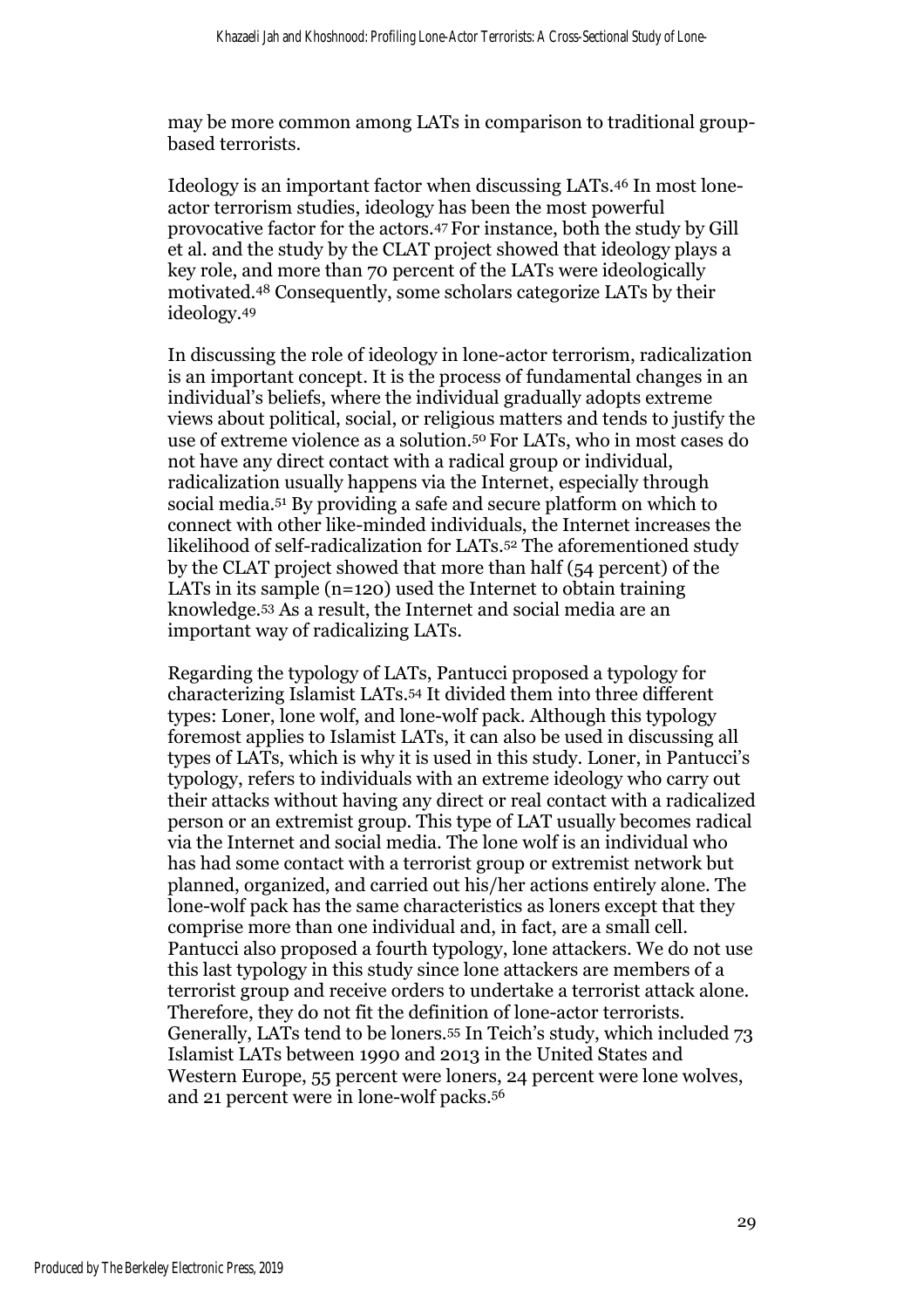#### *Operational Characteristics*

Scholars argue that investigating the modus operandi of LATs provides useful knowledge for counterterrorism activities.<sup>57</sup> Accordingly, weapon, target, victim, frequency of attacks, and number of attackers are of importance. Previous studies show that LATs tend to use firearms more than any other weapon in their attacks.<sup>58</sup> Between 1968 and 2014, firearms were the most common weapon used by LATs in the United States and Europe and caused the most harm to civilians.<sup>59</sup>

Regarding selecting targets and victims, LATs typically target civilians. According to a study from the CLAT project, LATs in Europe between 2000 and 2014 killed 195 people and injured 449, and most of them were civilians.<sup>60</sup> In other studies, civilians were also the most common target of LATs and the second most common were government employees, such as the police.<sup>61</sup>

The last factor examined in previous studies is leakage of information, which refers to the intentional or unintentional leaking of information because of the behavior or action of the LAT, thus revealing his/her violent intentions. LATs typically have poor operational security and, generally, tend to leak information about their intentions.<sup>62</sup> According to a study from the CLAT project, 44 percent of its sample (n=120), on some level, informed others about their tendencies for violent activities and radical actions.<sup>63</sup> In Gill et al.'s sample (n=119), 64 percent of the LATs revealed their tendencies to engage in terrorist activities to their families and friends.<sup>64</sup>

Although there are many significant common characteristics and traits among lone-actor terrorists, most of the studies above concluded that it is not possible to present one single comprehensive profile of an LAT.<sup>65</sup> Despite this diversity, there are some distinguishable differences between subgroups of lone-actors. Moreover, making the effort to characterize lone actors will uncover beneficial and useful facts for combating terrorism.<sup>66</sup>

## Data Collection

In this cross-sectional study, we collected data from secondary open sources. Since accessing primary sources in terrorism studies is difficult, using secondary sources is common.<sup>67</sup> We collected the main data from the GTD, created by the National Consortium for the Study of Terrorism and Response to Terrorism and which contains information on all terrorist incidents around the world. The information available includes the date of the attack, the location, the number of fatalities and injuries, the type of attack, the weapon used, the victim or target, and the ideology of the terrorist. The GTD collects its data from open sources such as media archives, existing data sets, and legal documents. 68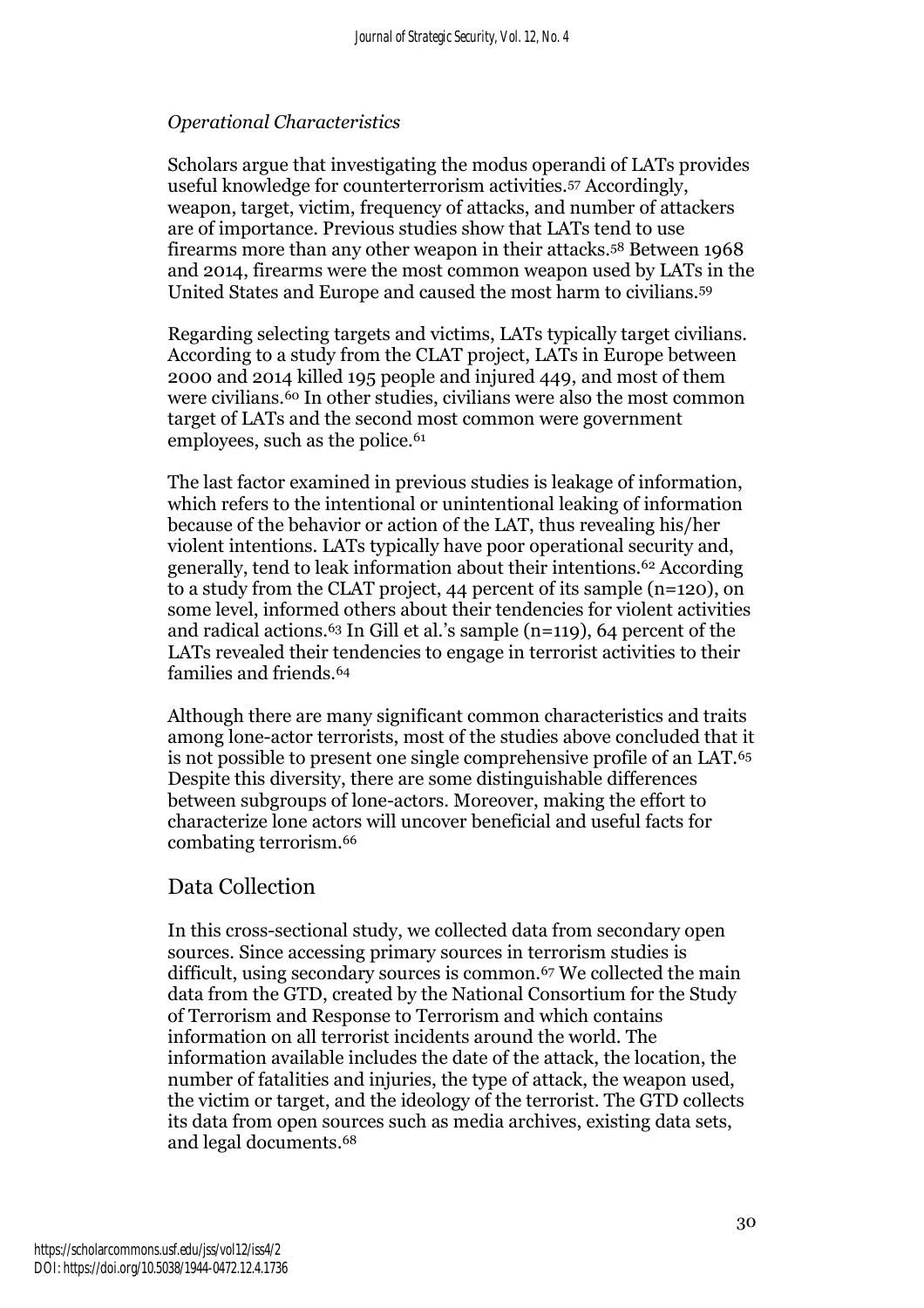Unfortunately, some data were missing at the GTD. These data included demographic information about the terrorist—such as age, migration status, leakage of information, previous criminal record, radicalization process, social status, mental health status, and whether the LAT was known or unknown by intelligence agencies. We manually gathered these variables from secondary open sources, specifically media and news websites based on a nonsystematic search.

#### *Sample and Analysis*

Previous researchers have already studied LATs between 1968 and 2014 in the United States and Europe. <sup>69</sup> Therefore, the focus of this present study is on lone-actor terrorism from the beginning of 2015 until the end of 2016. In collecting data, we searched the GTD's dataset for terrorist attacks categorized as LAT attacks in 23 Western European countries (Appendix A). We selected these countries because most of the LAT attacks between 2000 and 2014 in Europe took place in Western European countries.70After searching basic information about the attacks and their respective LATs on the GTD, we searched the name of the LAT or the name of the incident to find other variables and to validate the findings; we searched at least three different opensource media for each case.

We analyzed the GTD database and other secondary open-source media to identify the required variables based on a codebook (Appendix B). We then analyzed all the gathered variables based on the same codebook, which we developed by reviewing previous studies. Appendix B defines all the variables and their sub-categories.

## Results

#### *Attack Characteristics*

We identified 37 lone-actor terrorist attacks (36 actual attacks and one plot). Most of the attacks were carried out in France (n=14; 37 percent), followed by Germany (n=10; 27 percent) and the United Kingdom  $(n=5; 14$  percent). Of the 37 attacks, the majority  $(n=22; 60.5$  percent) were armed assaults (Table 1).

| <b>Attack</b>            |                | Prevalence   | <b>Percent</b> |
|--------------------------|----------------|--------------|----------------|
| characteristics          |                |              |                |
| Attack/plot              | N              | 37           | 100            |
| <b>Country of attack</b> | France         | 14           | 37             |
|                          | Germany        | 10           | 27             |
|                          | United Kingdom | 5            | 14             |
|                          | Denmark        | 3            | 7.5            |
|                          | Sweden         | $\mathbf{2}$ | 5.5            |
|                          | Belgium        |              | 3              |
|                          | Italy          |              | 3              |
|                          | Spain          |              |                |

#### **Table 1. Characteristics of the attacks**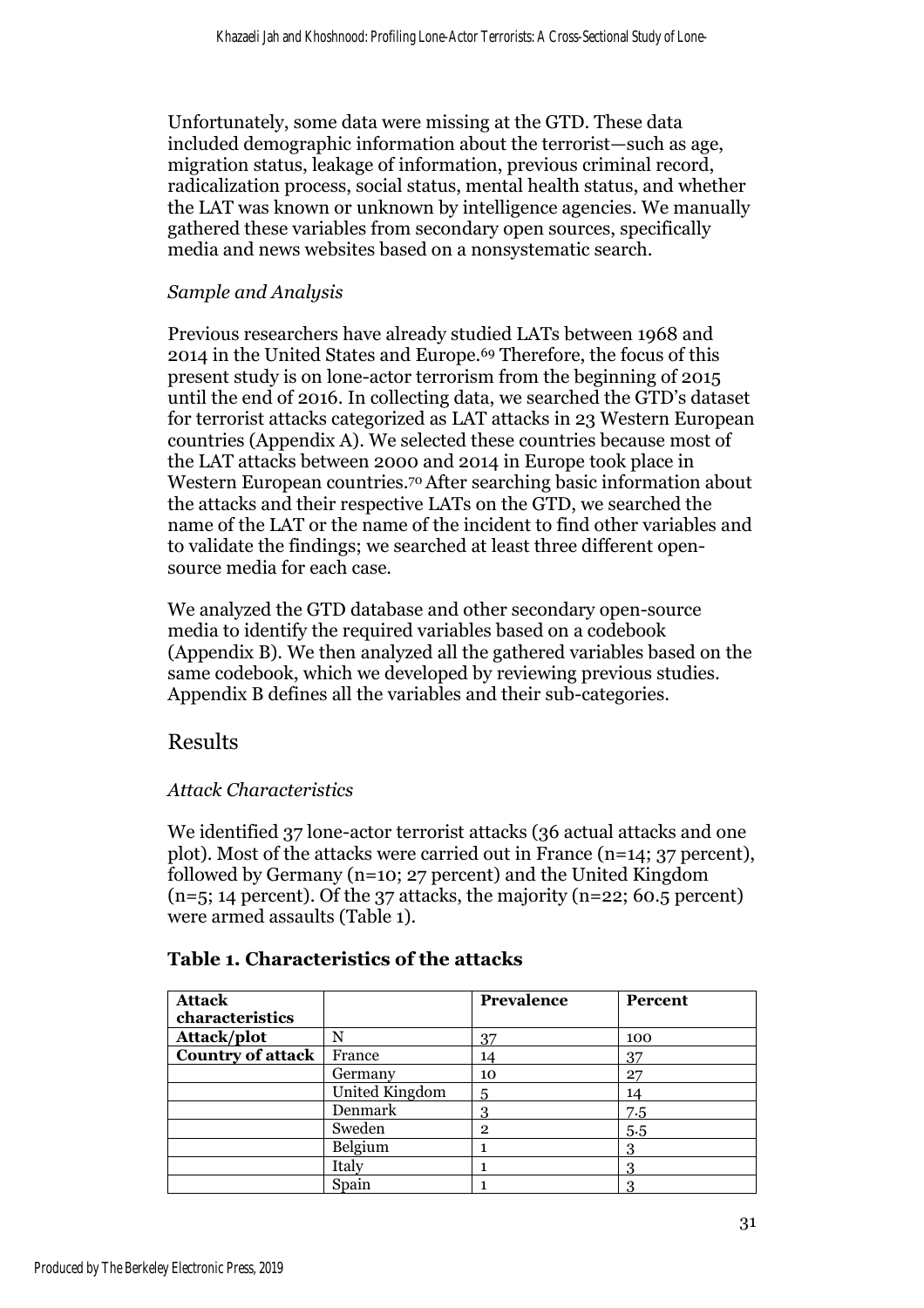| <b>Type of attack</b> | Armed assault   | 22           | 60.5 |
|-----------------------|-----------------|--------------|------|
|                       | <b>Bombing</b>  |              | 7.5  |
|                       | Unarmed assault | 3            | 7.5  |
|                       | Assassination   |              | 7.5  |
|                       | Hostage taking  |              | 7.5  |
|                       | Facility        | $\mathbf{2}$ | 5.5  |
|                       | Kidnapping      |              |      |
|                       | Hijacking       |              |      |

Source: Global Terrorism Database.

#### *LAT Characteristics*

Of the 36 identified LATs, 35 were male. The age of the LATs varied between 12 and 52, with the median age being 24. Most of the LATs (n=16; 45 percent) were between 21 and 30 years old. Also, most of the LATs (n=20; 56 percent) had no previous criminal record. Only 15 LATs (41.5 percent) had committed previous act of crime. Violent crimes were the most common type of previous criminal act (n=8; 22.5 percent).

Regarding mental health status, information was available for 33 LATs. Most of them (n=24; 67 percent) had no prior or current mental health issues, while a quarter of the LATs (n=9; 25 percent) had a confirmed history of mental health disorders before or at the time of the attack. Concerning social status, no information was available for seven LATs. Of the remaining 29 LATs, 13 (36 percent) were socially isolated at the time of the attack. Further, seven of the 13 LATs with social isolation also had mental health disorders.

Regarding migration status, only six LATs (16 percent) were natives of the country they attacked. Eleven LATs (31 percent) were secondgeneration immigrants. Nine (25 percent) were first-generation immigrants, seven (19 percent) were 1.5-generation immigrants in the place of the attack, and only two were refugees (Table 2).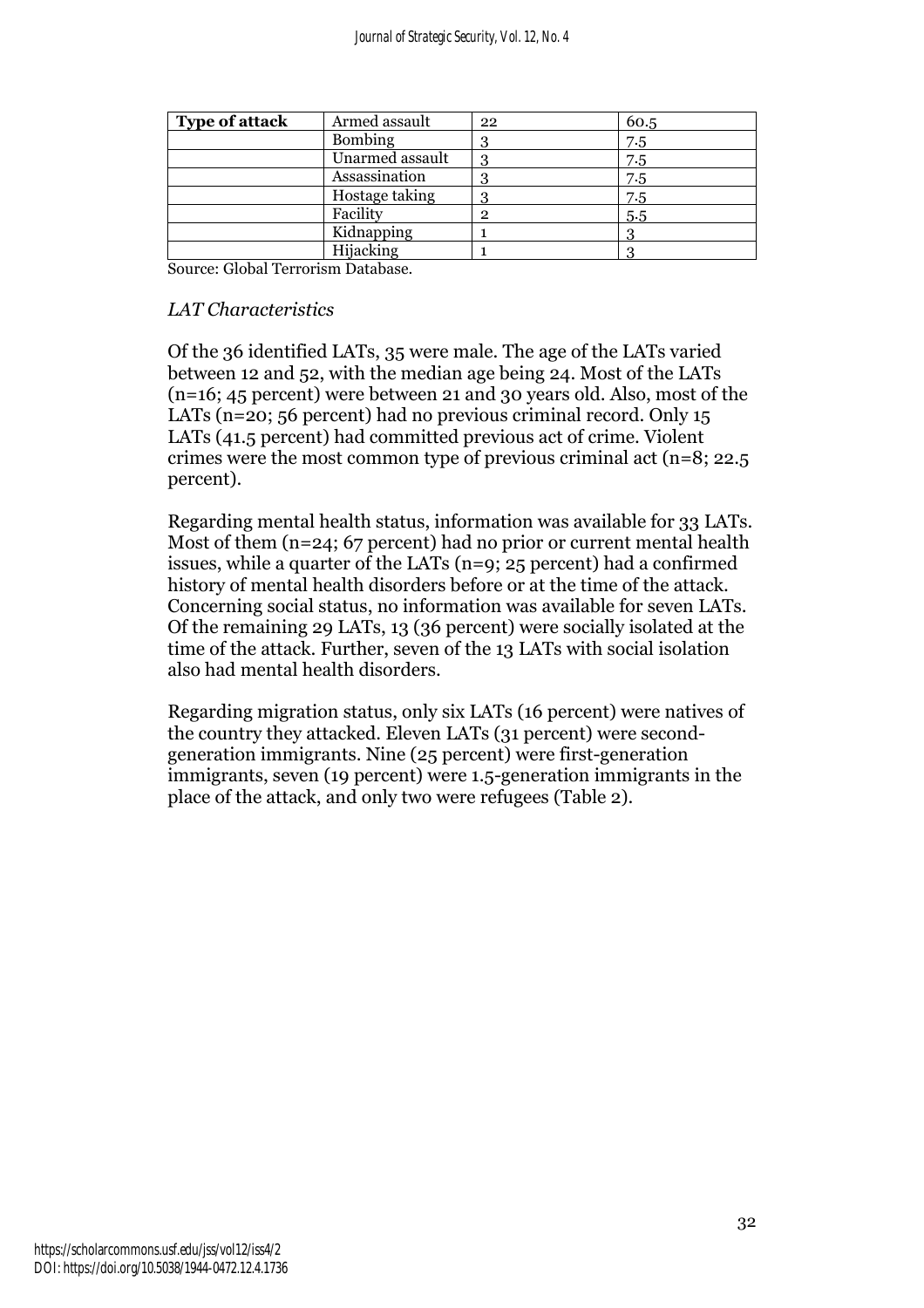## **Table 2. Characteristics of Lone-Actor Terrorists**

| <b>Offender</b>                                      |                                | Prevalence     | Percent        |
|------------------------------------------------------|--------------------------------|----------------|----------------|
| characteristics                                      |                                |                |                |
| <b>Lone-Actor</b>                                    | ${\bf N}$                      | 36             | 100            |
| terrorists                                           |                                |                |                |
| Age                                                  | $11 - 20$                      | 10             | 28             |
|                                                      | $21 - 30$                      | 16             | 45             |
|                                                      | $31 - 40$                      | 8              | 22             |
|                                                      | 41-50                          | $\mathbf{1}$   | 2.5            |
|                                                      | 51-60                          | $\mathbf{1}$   | 2.5            |
| Gender                                               | Male                           | 35             | 97.5           |
|                                                      | Female                         | $\mathbf{1}$   | 2.5            |
| <b>Previous</b>                                      | Positive                       | 15             | 41.5           |
| criminal record                                      |                                |                |                |
|                                                      | Negative                       | 20             | 56             |
|                                                      | Unknown                        | $\mathbf{1}$   | 2.5            |
| <b>Type of criminal</b>                              | Armed robbery                  | 3              | $\overline{8}$ |
| record                                               |                                |                |                |
|                                                      | Drug                           | 6              | 17             |
|                                                      | using/trafficking              |                |                |
|                                                      | Violence                       | 8              | 22.5           |
|                                                      | Theft                          | 5              | 14             |
|                                                      | Gang related                   | $\mathbf{1}$   | 2.5            |
|                                                      | Radical activity               | $\mathbf{1}$   | 2.5            |
| <b>Mental health</b>                                 | Having mental<br>disorder      | 9              | 25             |
|                                                      | No mental disorder             | 24             | 67             |
|                                                      | Unknown                        | 3              | $\overline{8}$ |
| <b>Social status</b>                                 | Isolated                       | 13             | 36             |
|                                                      | Not isolated                   | 16             | 45             |
|                                                      | Unknown                        | $\overline{7}$ | 19             |
| <b>Social isolation</b><br>with mental<br>disorder   | Positive                       | 7              | 20             |
|                                                      | Negative                       | 6              | 17             |
| <b>Migration status</b>                              | Second generation<br>immigrant | 11             | 31             |
|                                                      | First generation<br>immigrant  | 9              | 25             |
|                                                      | 1.5-generation<br>immigrant    | 7              | 19             |
|                                                      | <b>Native</b>                  | 6              | 16             |
|                                                      | Refuge                         | $\overline{2}$ | 5.5            |
|                                                      | Unknown                        | $\mathbf{1}$   | 2.5            |
| Known by<br>security and<br>intelligence<br>agencies |                                | 9              | 25             |
|                                                      | Under monitoring               | 3              | 8              |
|                                                      | Under surveillance             | $\mathbf{1}$   | 2.5            |

Source: Authors gathered the information from open sources.

#### *Radicalization and Ideology*

Most of the LATs (n=27; 75 percent) had radical Islamic views. The second most common ideology was a right wing ideology, which included four LATs (11 percent). The radicalization process of ten LATs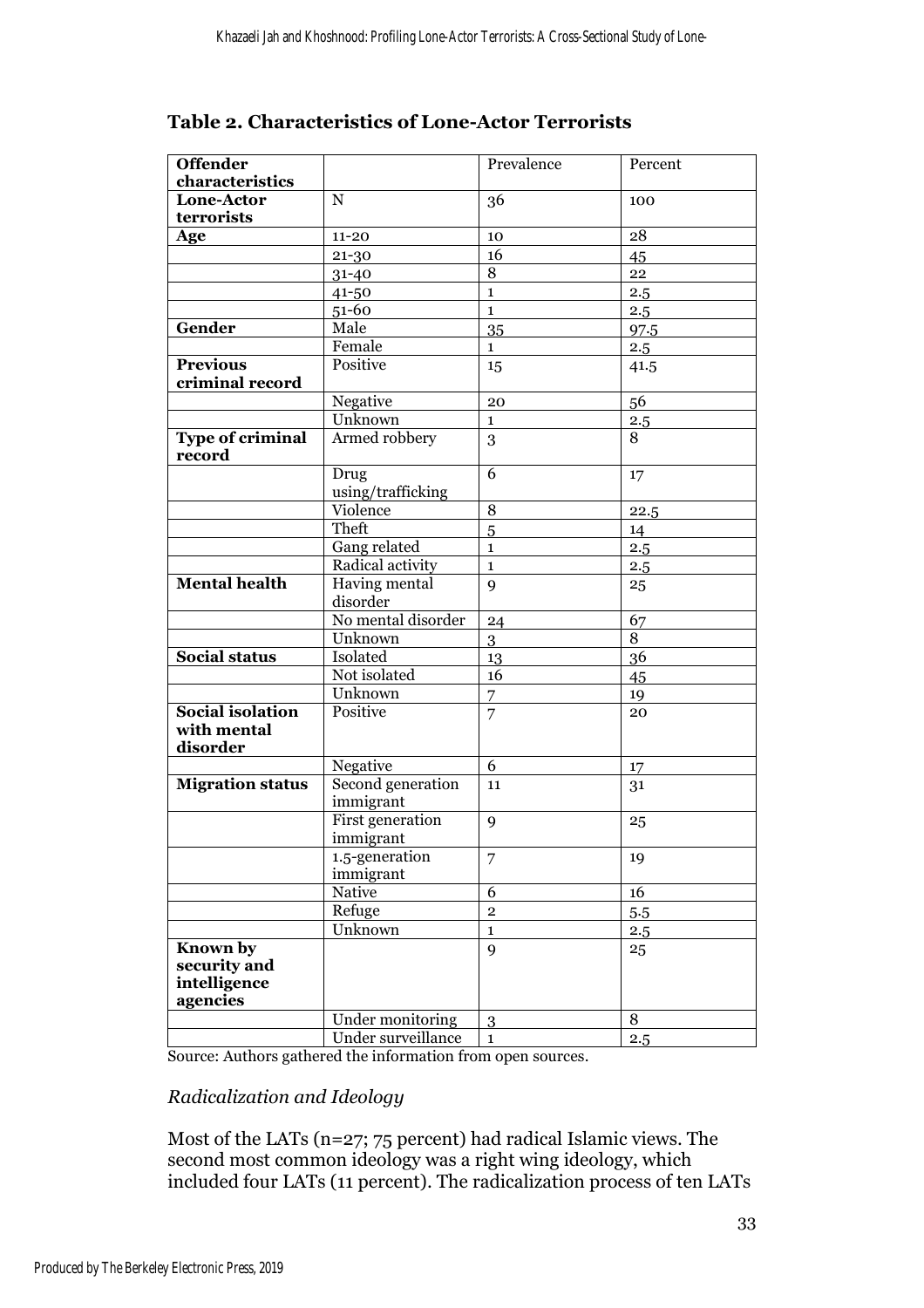(28 percent) is unknown. Fourteen LATs (40 percent) were radicalized via social media and the Internet. Four LATs (12 percent) were radicalized in prison, three (9 percent) through a personal network, two (5.5 percent) through community network, and two others were radicalized by contacting a terrorist group. Finally, 25 percent of all LATs were known by the intelligence and security agencies at the time of their attack (Table 3).

| <b>Ideology</b> and<br>radicalization<br>characteristics |                  | Prevalence     | Percent        |
|----------------------------------------------------------|------------------|----------------|----------------|
| Lone-Actor                                               | $\mathbf N$      | 36             | 100            |
| terrorists                                               |                  |                |                |
| Radicalization                                           | Internet         | 14             | 40             |
|                                                          | Prison           | $\overline{4}$ | 12             |
|                                                          | Personal network | 3              | 8              |
|                                                          | Community        | $\overline{2}$ | 5              |
|                                                          | <b>Network</b>   |                |                |
|                                                          | Actual group     | 1              | $\overline{2}$ |
|                                                          | Non radicalized  | 1              | $\overline{2}$ |
|                                                          | Unknown          | 10             | 28             |
| Ideology                                                 | Right wing       | 4              | 11             |
|                                                          | Anti-Muslim      | $\mathbf{2}$   | 5.5            |
|                                                          | Anti-Semitic     | 1              | 3              |
|                                                          | Unknown          | $\overline{2}$ | 5.5            |
|                                                          | Islamist         | 27             | 75             |

**Table 3. Ideology and Radicalization of Lone-Actor Terrorists**

Source: Global Terrorism Database and information gathered by the authors from open sources.

#### *Modus Operandi and Typology*

A knife was the most common weapon used by the LATs (n=16; 44 percent), and only a quarter of them (n=9; 25 percent) used firearms. Regarding fatalities, overall, 128 people died because of these attacks, and 571 others were injured. Civilians were the target of 37 percent of the LATs. For 28 percent of the LATs, politicians, governmental places, and public servants were the targets, while the other 28 percent targeted religious figures and institutions (Table 4). Furthermore, the loner was the most common type of LATs in this study (n=15; 42 percent), then the lone wolf ( $n=12$ ; 33.5 percent), and then the lone wolf pack (n=8; 22 percent) (Table  $5$ ).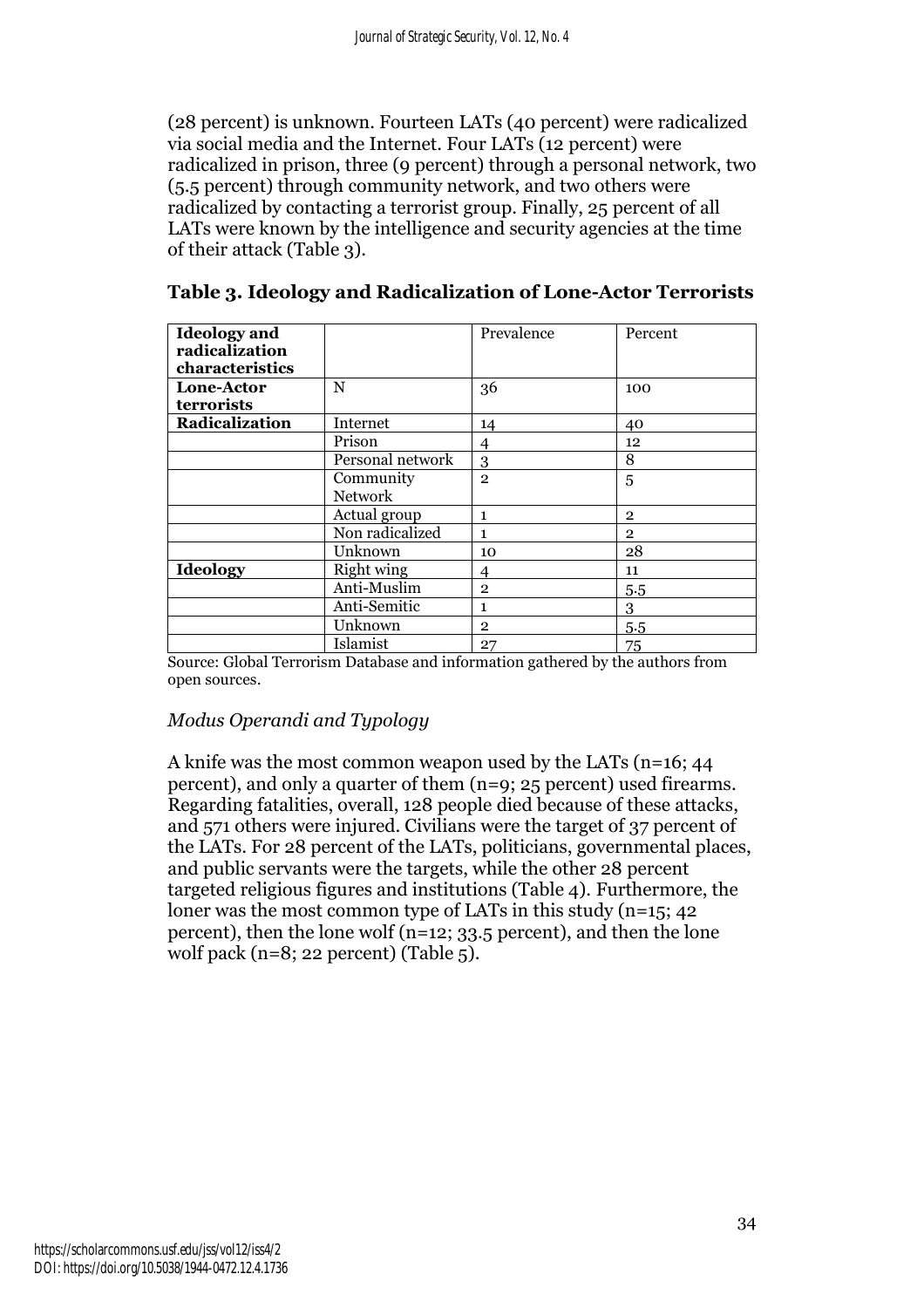### **Table 4. Modus Operandi of Lone-Actor Terrorists**

| Modus operandi<br>characteristic        |                                 | Prevalence     | Percent        |
|-----------------------------------------|---------------------------------|----------------|----------------|
| Lone-Actor<br>terrorists                | N                               | 36             | 100            |
| <b>Type of weapon</b>                   | Firearm                         | $\mathbf Q$    | 25             |
|                                         | Knife                           | 16             | 44             |
|                                         | Vehicle                         | 3              | $\overline{7}$ |
|                                         | Incendiary/Arson                | 4              | 11             |
|                                         | Explosive                       | 5              | 13             |
| <b>Target/Victim</b>                    | Civilian                        | 13             | 37             |
|                                         | Government                      | 10             | 28             |
|                                         | Religious<br>figure/Institution | 10             | 28             |
|                                         | Private business                | 3              | 8              |
|                                         | Education<br>institution        | $\overline{2}$ | 6              |
|                                         | Unknown                         | $\mathbf{1}$   | $\overline{2}$ |
| <b>Fatality</b>                         | N                               | 128            | 100            |
| Injury                                  | $\mathbf N$                     | 571            | 100            |
| <b>Leakage of</b><br><b>Information</b> | Unknown                         | 16             | 45             |
|                                         | Positive                        | 6              | 17             |
|                                         | Negative                        | 14             | 38             |

Source: Global Terrorism Database and information gathered by the authors from open sources.

#### **Table 5. Typology of lone-actor terrorists**

| Typology        |                | Prevalence | Percent |
|-----------------|----------------|------------|---------|
| Lone-Actor      | N              | 36         | 100     |
| terrorists      |                |            |         |
| <b>Typology</b> | Loner          | 15         | 42      |
|                 | Lone wolf      | 12         | 33.5    |
|                 | Lone-wolf pack | Ω          | 22      |
|                 | Unknown        |            | 2.5     |

Source: Authors gathered the information from open sources.

#### *LATs Based on Ideology*

Regarding the relationship between attack characteristics and ideology, the majority of the attacks (n=28; 76 percent) were carried out as the result of Radical Islamic ideology. Right wing ideology, anti-Muslim ideology, and anti-Semitic ideology accounted for eleven percent, five and a half percent, and two percent of the attacks, respectively. Most of the Islamic ideology attacks were undertaken in France (n=12; 33 percent), followed by Germany (n=8; 22 percent) and the United Kingdom (n=3; 8 percent). Right wing LATs targeted Germany in two out of the four right wing attacks. The other two right wing attacks took place in Sweden and the United Kingdom.

Armed assault was the most common type of attack among Islamist LATs (n=16; 43 percent). Twenty-Eight percent of the Islamist LATs (n=10) targeted civilians in their attacks. The second most common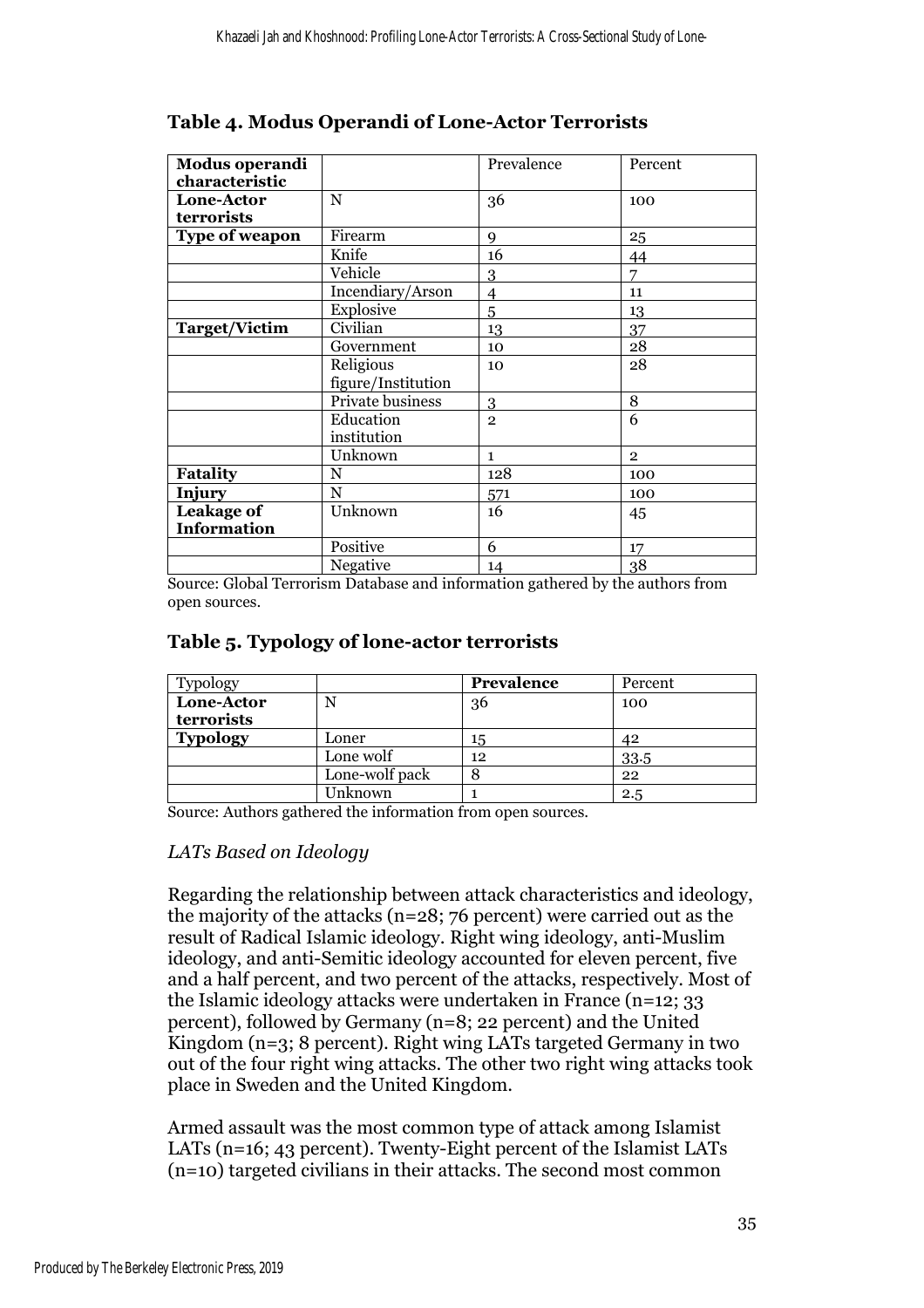target of Islamist LATs (n=9; 25 percent) was religious figures and institutions, while the third was governmental institutions (n=6; 17 percent).

Of the 128 fatalities, Islamist LATs were responsible for 115 (90 percent) deaths, while right wing LATs were responsible for the remaining fatalities. Islamist LATs also injured the majority (n=531; 93 percent) of the people. Right wing LATs accounted for the remaining casualties.

Regarding leakage of information, all six LATs who leaked information about their attacks or their intentions were Islamists. A majority of the LATs in the most common age group (21–30) were Islamists (n=14; 39 percent). Islamist LATs were also the most common actors in the age group 10–20 (n=8; 22 percent). Moreover, the youngest LAT was an Islamist, while the oldest was right wing LATs. Regarding previous criminal record, 10 of 15 LATs who had previous criminal records were Islamists, while only one of the right wing LATs had a previous criminal record. The other two were anti-Muslim and anti-Semitic.

Furthermore, most LATs suffering from mental disorders were Islamists  $(n=5)$ . Half of the right-wing LATs had mental disorders (n=2). Regarding social status, Islamist LATs were isolated to a higher degree (n=8). Moreover, three out of four right-wing actors were also socially isolated.

Of the eleven second-generation immigrant LATs, nine were Islamists. Additionally, Islamist LATs constituted the majority of the firstgeneration immigrants (seven out of nine). Most of the right-wing LATs were native (n=3), and both refugee LATs were Islamist. Islamist LATs also constituted the majority of the LATs known by intelligence and security agencies (eight out of nine).

The majority of LATs who were radicalized via social media and the Internet were Islamists (n=12), while the other two were right wing. The majority of the loner types of LATs were Islamists (n=9; 25 percent). Islamist LATs were also the majority in the lone-wolf type (n=10; 28 percent), and all of the eight lone-wolf-pack individuals were Islamists (22 percent). Regarding right wing LATs, the majority were loners  $(n=3)$ .

## Discussion

The purpose of this study was to evaluate whether there are common characteristics among LATs. Our findings show that LAT attacks are rapidly increasing and confirm other studies' statements that this type of terrorism is becoming more prevalent.<sup>71</sup> While there were 198 LAT attacks and plots between 1968 and 2010 in Western Europe and the United States and 98 attacks and plots between 2000 and 2014 all around Europe, this study shows that during only two years, 2015 and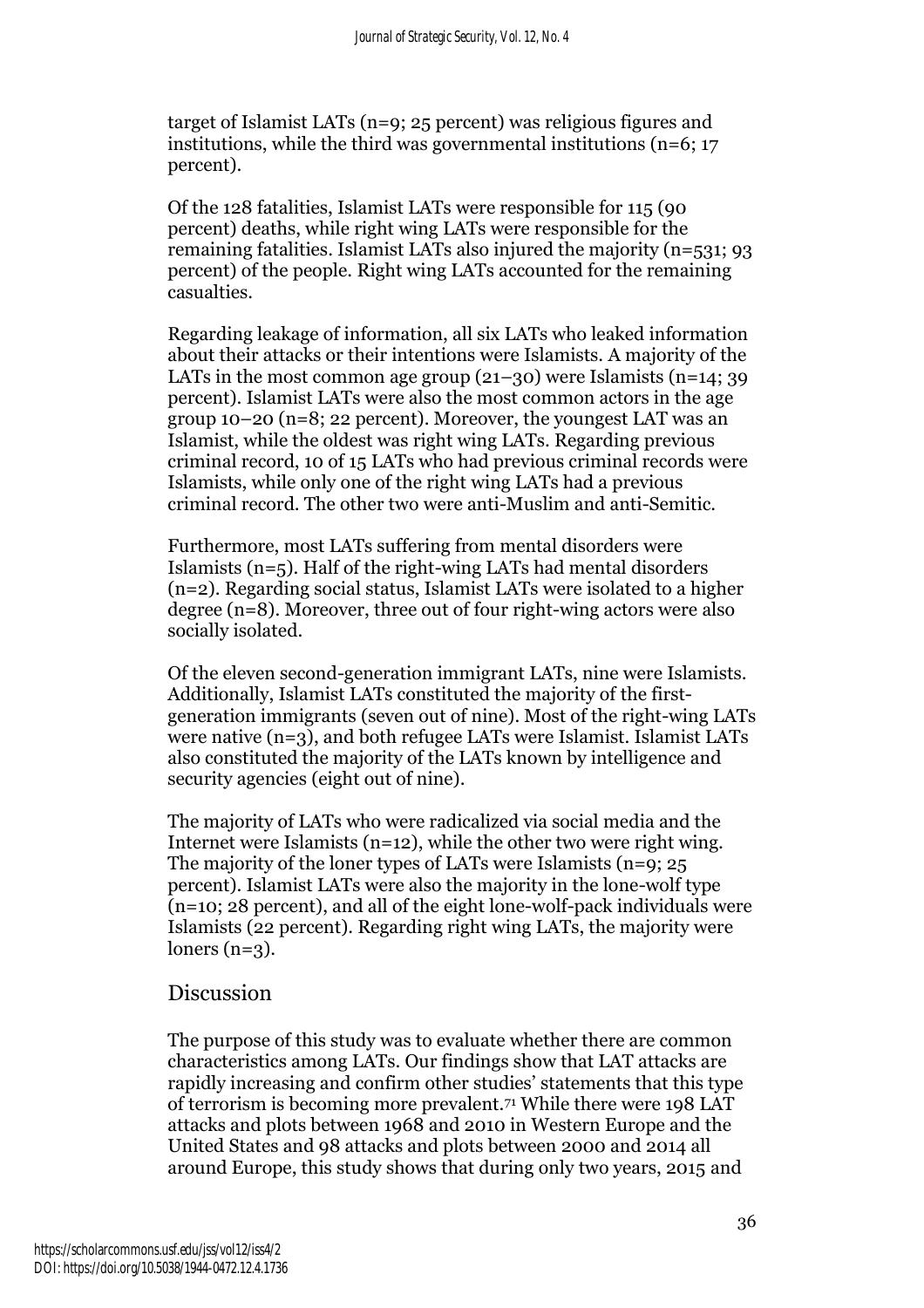2016, LATs carried out 37 attacks in Western European countries alone. <sup>72</sup> Why LAT attacks have increased is not clear. However, it might be attributable to massive propaganda by terrorist groups, encouraging their sympathizers to act alone since it is more difficult for law enforcement to detect them.<sup>73</sup> Moreover, unlike the results from the CLAT study showing that the United Kingdom has been the prime target for LATs, the results of this study show that France has recently become the prime target for LATs.<sup>74</sup>

#### *Characteristics of LATs*

Regarding the personal characteristics of LATs, the findings show variations in comparison to previous results. The age of LATs has decreased during the past three years; while the average age of LATs was 29.7 in the CLAT study and 33 in the study by Gill et al., our study indicates the average age has declined to 24 years.<sup>75</sup> The age of the youngest and the oldest LAT has also decreased from 15 and 74 in the CLAT study to 12 and 52 in our study.<sup>76</sup> This indicates that the age of radicalization and engaging in violent political activities in Western Europe is decreasing. The large number of Islamist LATs included in this study and the fact that Islamist LATs tend to be younger may explain this finding. <sup>77</sup> The high use of the Internet and massive propaganda by terrorist groups can be another reason since they tend to affect young individuals active on the Internet.<sup>78</sup> Shehabat et al. have previously shown that social media is the primary space where communication between radicalized individuals takes place and where propaganda that inspires lone-wolf attacks circulates. 79

In contrast to previous studies, where previous criminal records are a non-specific factor, our study acknowledges the important role of this factor, at least in the past three years.<sup>80</sup> Our results show that criminals have a greater tendency to engage in political violence. However, the type of previous criminal record is still a non-specific factor. A report from GLOBSEC supports our finding, discussing both LATs and group based terrorism and indicating that individuals with a criminal record are more prone to engage in terrorist activities.<sup>81</sup>

However, unlike traditional group-based terrorists, criminal gang members are less likely to become LATs. <sup>82</sup> Lone-actor terrorism is more about individuals acting for non-personal purposes, whereas engaging in terrorism for gang members is not a political or ideological decision but rather in line with their personal financial or social interests, such as engaging in drug or arms trafficking.<sup>83</sup>

Unlike previous results, our study findings show that mental disorders are not common among LATs as only a quarter (25 percent) of LATs in this study suffered from a mental disorder.<sup>84</sup> Previous studies show that the frequency of mental disorders among LATs varies with respect to ideology. While the frequency of mental disorder among right wing LATs is high, it is low among Islamist LATs.<sup>85</sup> Accordingly, the low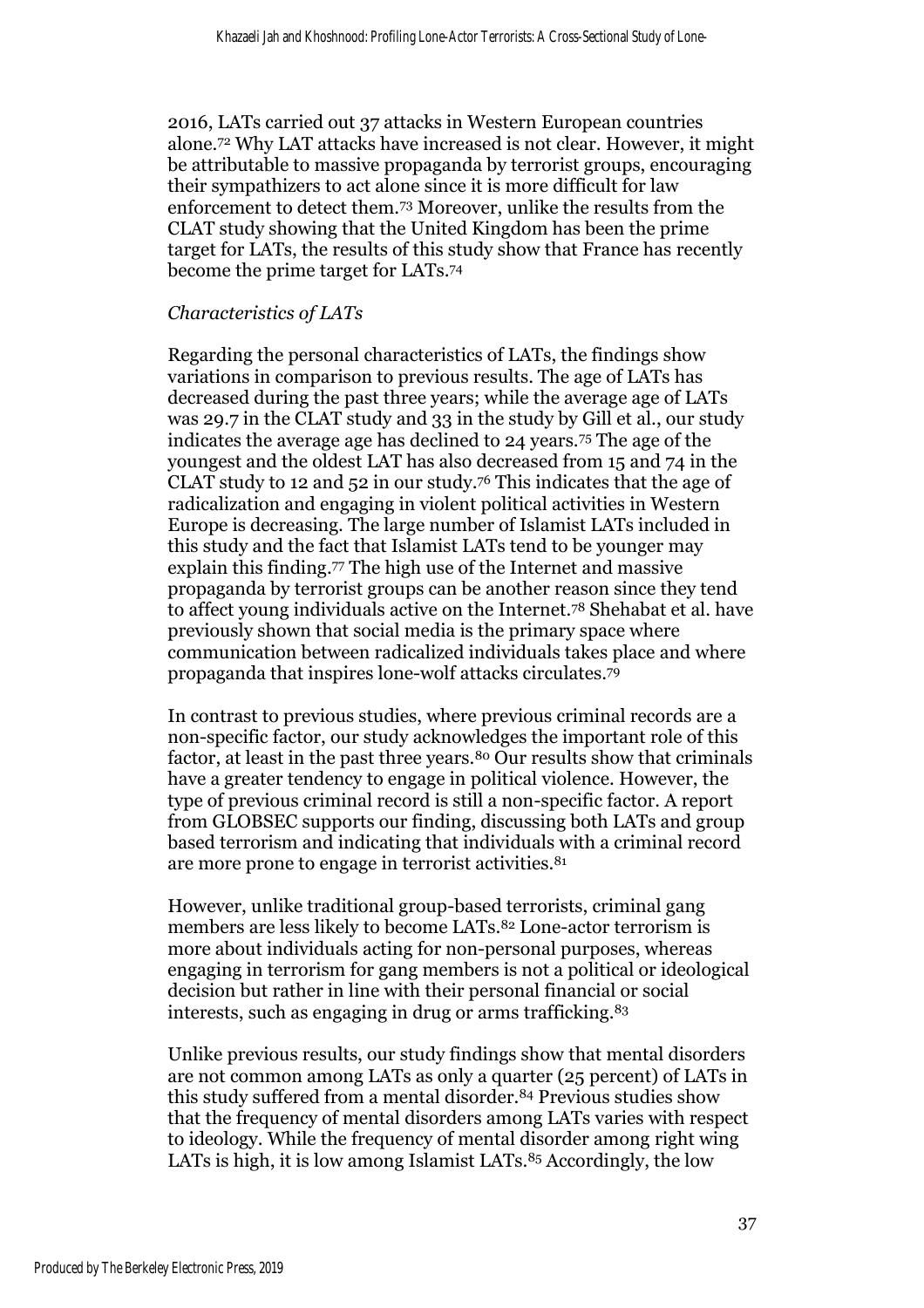percentage of mental disorders in our study is not surprising since most of the LATs in this study are Islamists.

Regarding social status, our results are in line with previous findings: This factor is more specific than mental health status.<sup>86</sup> From a criminological point of view, this supports Hirschi's social bond theory, which claims criminal activity is the result of lack of social bond with others (including family, friends, community, and social institutions such as school and employers). <sup>87</sup> Based on this theory, the lack of social ties—or what this study refers to as social isolation—can lead to criminogenic behaviors. However, unlike previous results, the combination of social isolation and mental disorders is not a specific factor in our study, as half of the socially isolated LATs had no mental ill health.<sup>88</sup>

To our knowledge, no previous studies have considered migration status as a factor regarding LATs. Of the 36 LATs in this study, 24 were native, 1.5-generation, or second-generation immigrants in the target country. Mainstream narrative claims that frustration and anger in both 1.5 and second-generation immigrants in the host society may lead to their susceptibility to radicalization.<sup>89</sup> However, contrary to public opinion and the claim of mainstream media, this study's finding clearly shows that it is not immigrants who are responsible for LAT attacks; in fact, most of the LATs in this study were born and grew up in the target countries and took part in their educational system and values.

Another factor overlooked by previous studies is the level of information that the intelligence and security agencies had on the LAT before the attack. In counterterrorism, collecting and analyzing intelligence is vital, and monitoring suspicious individuals and activities is one of the best ways to collect data. Therefore, the ability of someone monitored by or known to authorities to undertake an attack represents a failure for the security agencies of that country. Although we could not acquire the number of individuals monitored during the specific time of this study in order to compare the results, it is still of interest that nine of the 37 LATs included in this study were able to continue with their attack despite being known and in some cases even monitored by security and intelligence agencies. This supports the belief that radicalization is a gradual and developmental process from the point of being radicalized to the point of taking action.<sup>90</sup> This time in between is highly useful for intelligence and security agencies to monitor, identify, and possibly arrest the individual.

#### *Ideology and Radicalization*

Regarding the radicalization process and the role of the Internet, this study supports previous literatures and results.<sup>91</sup> The Internet and social media have become a haven for LATs to discuss and nurture radical views without detection by an intelligence agency.<sup>92</sup> Indeed, ISIS used the concept of "e-jihad" to encourage their sympathizers and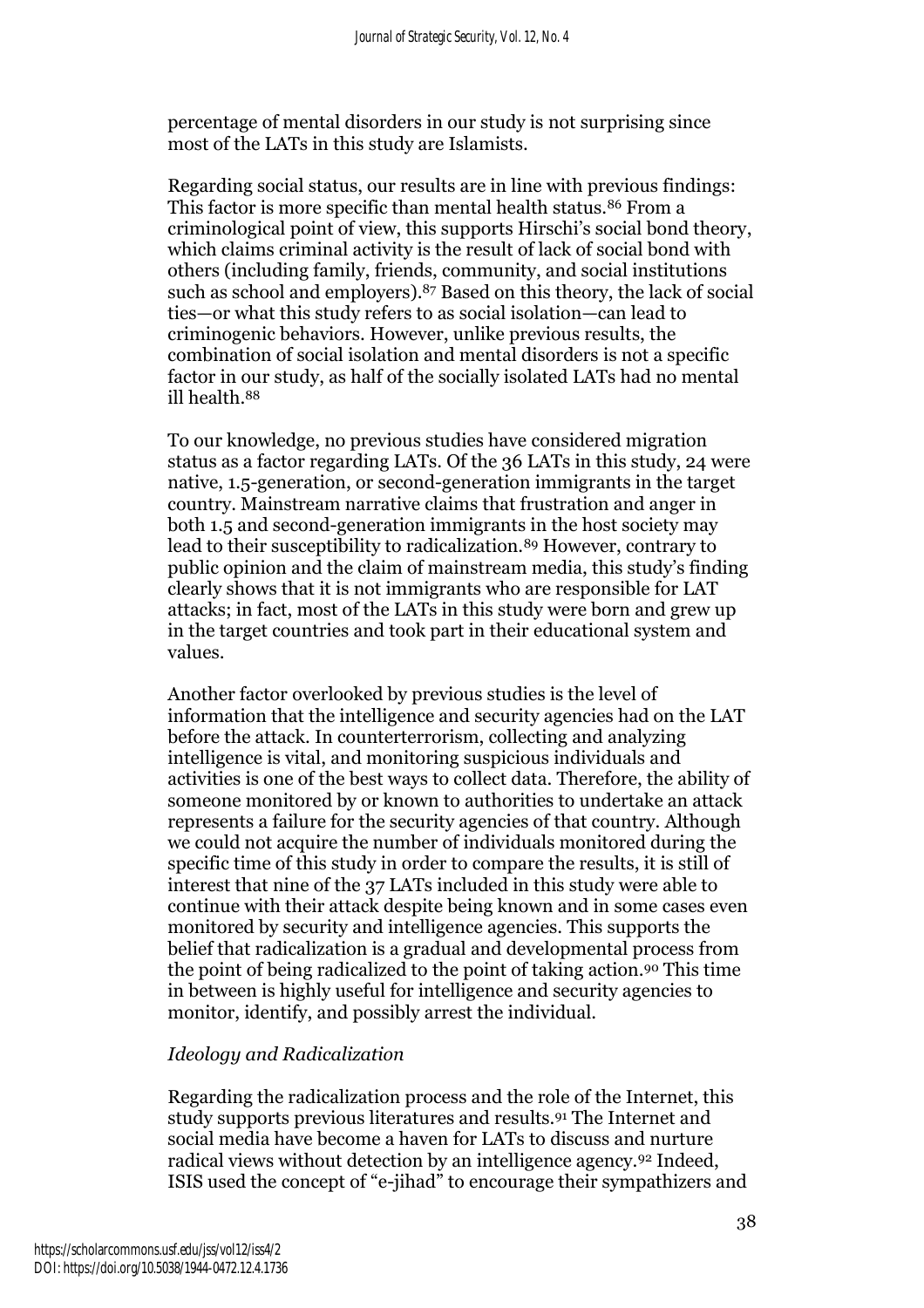followers to be active on social media, particularly the apps Telegram and Twitter.<sup>93</sup>

Regarding ideology, our findings agree with previous results that radical Islamic views are the most common ideology expressed by LATs.<sup>94</sup> This may illuminate the effectiveness of the political circumstances and the propaganda of radical Islamic groups in converting individuals to LATs. Another reason may be that radical Islamic groups are more organized than those of radical right and left wing groups.

#### *Modus Operandi and Typology*

Regarding modus operandi, the present results show a significant change among LATs. While the use of a firearm has always been the most common modus operandi, this study shows that the knife has replaced firearm as the most common weapon in attacks.<sup>95</sup> Moreover, firearm is no longer the most lethal weapon. In the two attacks with the most fatalities (77 percent of the total) and injured (84 percent of the total), the weapon used was a vehicle. These results indicate the increasing possibility of conducting an LAT attack without any special or sophisticated weapon while simultaneously making it more difficult to prevent these kinds of attacks.

Another interesting result in our study has to do with the question of information leakage. Although this variable was unknown for 45 percent of the LATs, unlike previous studies, only a minority of the LATs  $(n=6)$  did in fact leak information about their attacks.<sup>96</sup> This shows that the previous opinion, claiming that LATs typically have poor operational security, has changed and is, at least in our study, not true.<sup>97</sup> While the CLAT study and the study by Gill et al. showed that 44 percent and 64 percent of the LATs, respectively, leaked information, our finding shows that only 17 percent of the LATs leaked information.<sup>98</sup>

Regarding the typology of LATs, findings of this study are in line with previous results: Most of the LATs are loners, which also explains why most of the LATs in this study were radicalized via the Internet. However, the number of lone-wolf actors in the present study is interestingly higher in comparison to an earlier study, which shows that radical and terrorist groups are highly active in Western Europe in trying to radicalize more individuals.<sup>99</sup>

#### *LATs Based on Ideology*

The absolute majority of the LATs were Islamists (n=27; 75 percent). Consequently, the numbers of other ideologies were low, and we cannot make effective conclusions about them. However, there are some interesting findings.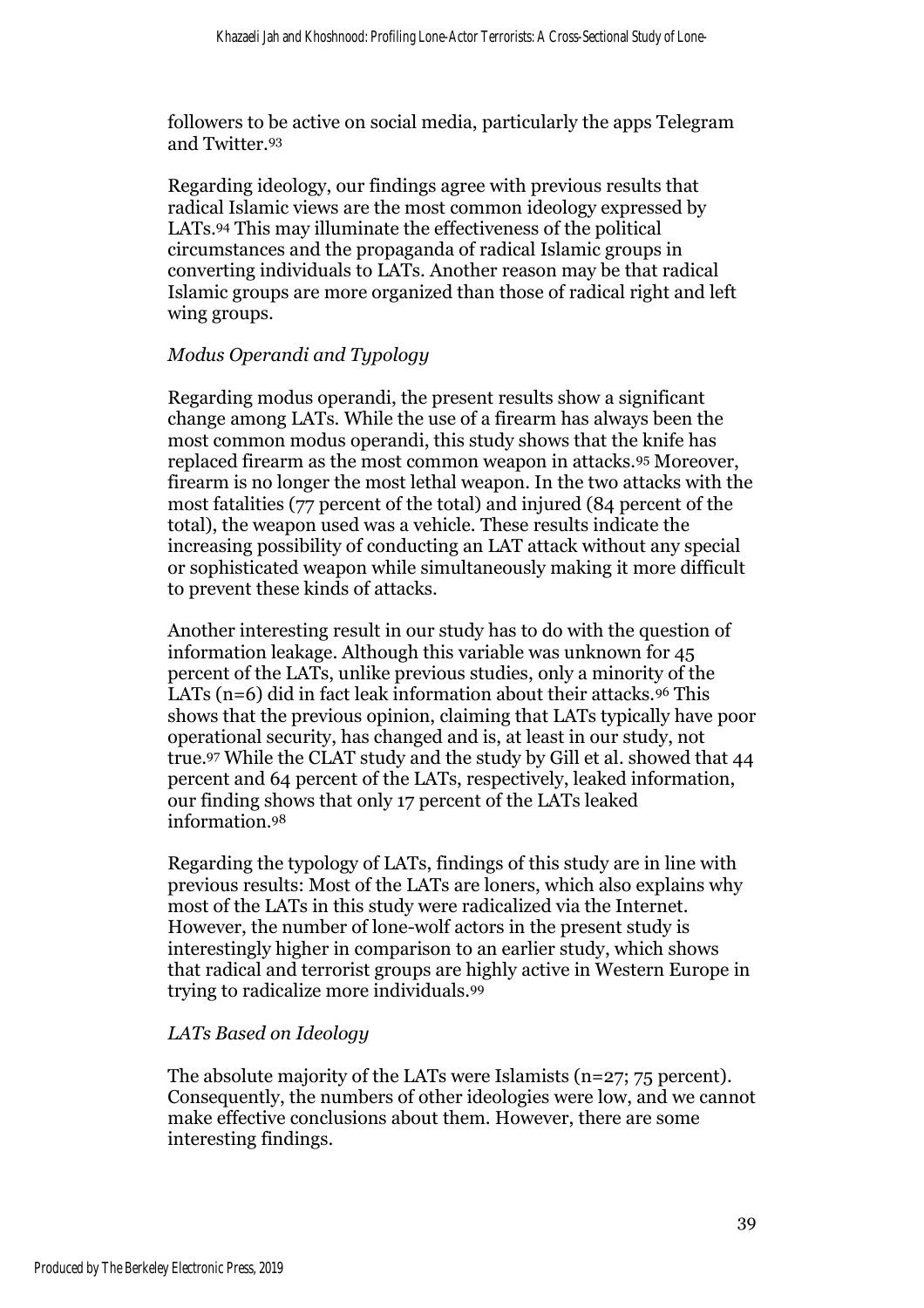First, while Islamist LATs mainly targeted civilians, they were simultaneously the LAT group that mostly targeted governmental employees, predominately police officers. Although one right wing LAT did target a politician as a government employee, interestingly, none of the right wing actors targeted members of the police force. However, the number of Islamic LATs in this study being higher than right wing LATs may have affected this observation.

Second, the frequency of mental disorders among Islamist LATs relative to their numbers is low; only five (19 percent) Islamic LATs suffered from mental issues. This supports earlier findings about mental disorders being uncommon among Islamist LATs.<sup>100</sup>

Third, regarding social status, our findings are also in line with previous results. While most of the right wing LATs were socially isolated, only 30 percent of the Islamist LATs were socially isolated, possibly due to the strong social bonds and ties that radical Islamists have with their families and their community.<sup>101</sup>

Fourth, regarding migration status, our results are in line with previous literatures discussing group-based terrorism. <sup>102</sup> The absolute majority of Islamist LATs was second-generation immigrants or at least grew up in the targeted country as 1.5-generation immigrants. This is perhaps one the major challenges of the contemporary western world; How to stop homegrown radicalization?

Fifth, only nine LATs were familiar to the security agencies. This number, however, is not enough for a strong indication. Interestingly, 90 percent of them (eight out of nine) were Islamist. This may indicate that Islamist LATs are more likely to engage in radical activities than other known radical individuals or groups.

#### *Limitations*

Since accessing primary data in terrorism research is problematic, we had to rely on secondary data. This is a limitation because it is less reliable than primary data.<sup>103</sup> However, since options other than secondary sources are relatively limited in terrorism studies, using secondary sources is common; most of the research and articles on terrorism have relied on secondary sources.<sup>104</sup> While most criminologists use official data, victimization data, or self-reported data for their quantitative studies, researchers discussing terrorism cannot operate in the same way since intelligence and security agencies cannot by law to share their data and information. Moreover, focusing on the victim and victimization data is difficult due to the nature of the criminal act. For obvious reasons, self-reported data on terrorists are not possible to gather. In using secondary open sources, there are two main problems: The question of the accuracy of the information and the question of neutrality and the level of bias. To diminish the risk of these two pitfalls, we have used different open sources to check the correctness of the information.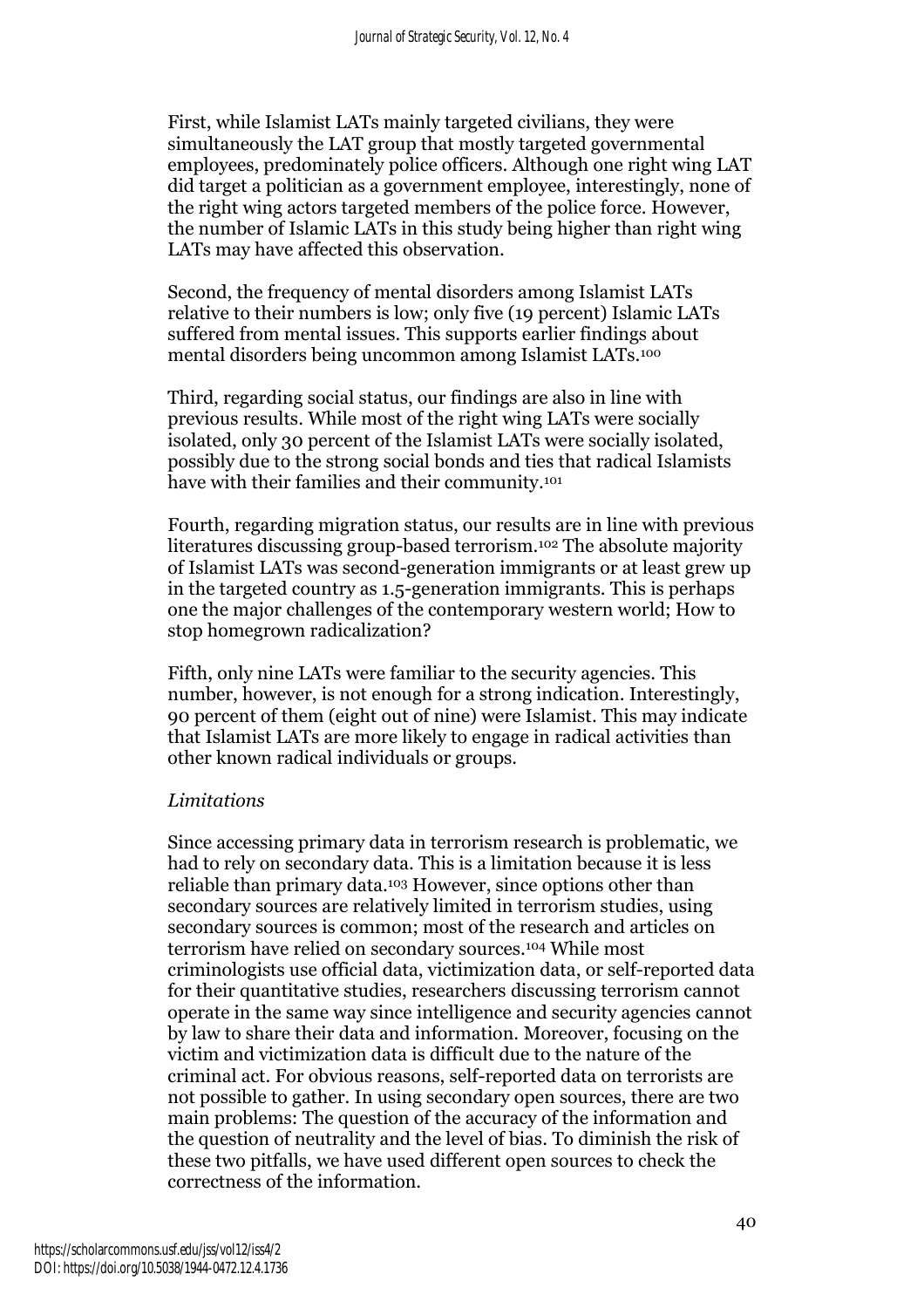The small sample used in this study is another limitation. Consequently, larger generalizations should be made with caution. This is especially the case since the sample includes only nine non-Islamist LATs.

## Conclusion

We evaluated whether there are common characteristics among LATs conducting terrorist attacks in Western European countries during 2015–2016. The findings of this study confirm that lone-actor terrorism is a growing threat for Western European countries, and although there is no single comprehensive profile for LATs, there are common characteristics among them. Contrary to views about the inefficiency of profiling in terrorism, our results illustrate that profiling as a method can lead us to valuable knowledge about and a better understanding of the phenomenon of lone-actor terrorism; it can also allow us to plan more effective counterterrorism strategies and policies. However, profiling is not a crime solver by itself, particularly in discussing terrorism. Researchers use profiling in terrorism partly to help law enforcement to focus on a particular set of offenders and partly to help law enforcement with better and more effective risk management. As a result, by analyzing noteworthy information on previous LATs, profiling can provide public institutions, policy makers, and even security and intelligence organizations with substantial knowledge on the possible characteristics and traits of lone-actor terrorists.

Future studies should focus on criminal profiling in terrorism studies. This warrants a closer collaboration between the disciplines of criminology and terrorism studies and more studies on profiling in the area of terrorism. Since different circumstances affect terrorists, studies should also focus on the modus operandi in relation to different characteristics of the terrorist.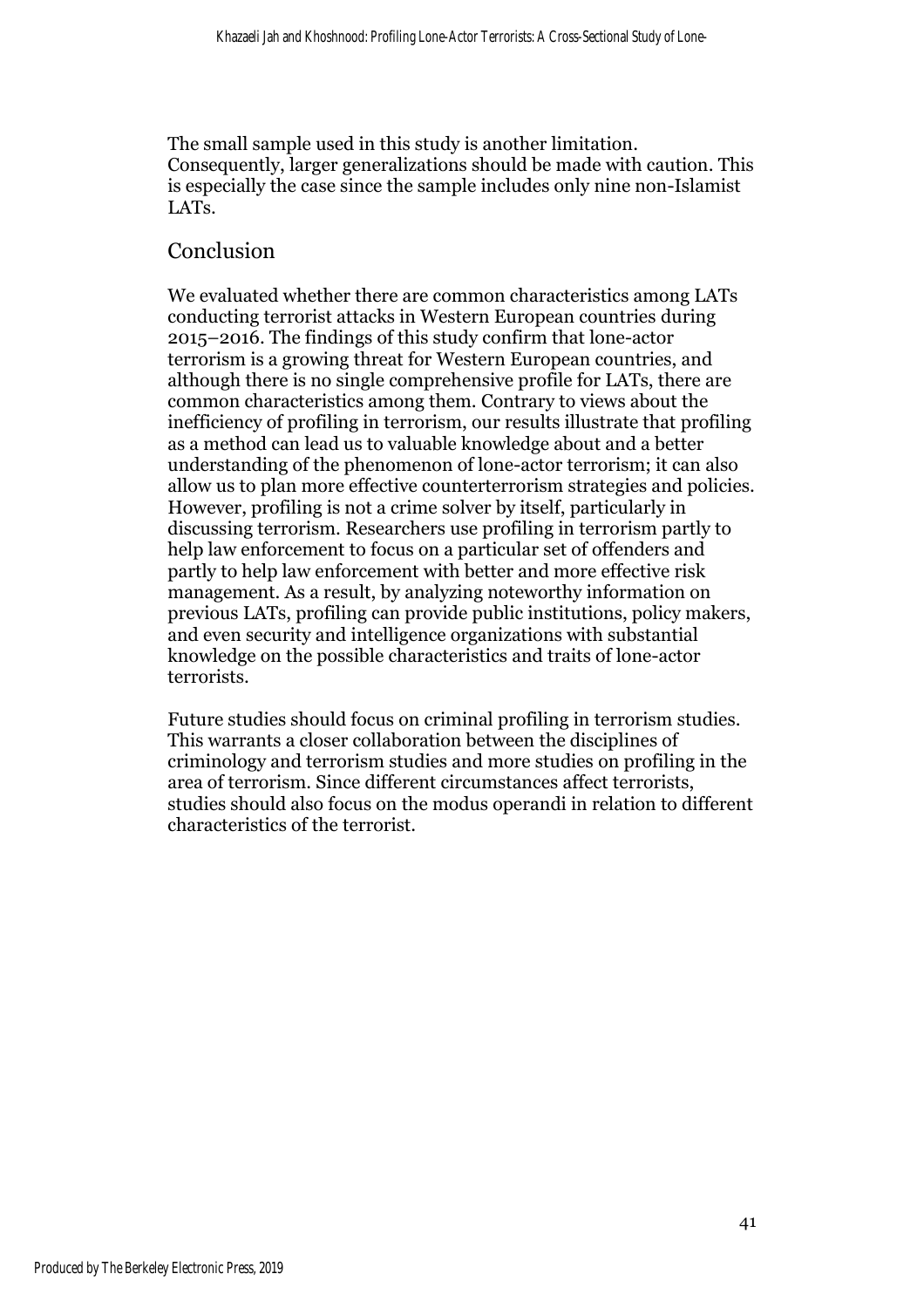## Appendix A

List of Western European countries included in the study: Andorra, Austria, Belgium, Cyprus, Denmark, Finland, France, Germany, Gibraltar, Greece, Iceland, Ireland, Italy, Luxembourg, Malta, Netherlands, Norway, Portugal, Spain, Sweden, Switzerland, United Kingdom, and Vatican City.

## Appendix B

#### *Codebook of Variables*

Place of attack: The country in which the attack took place.

Type of attack:

- 1) Assassination: Targeting one or several specific individuals as the aim of the attack.
- 2) Armed assault: An attack with the aim of harming human beings by using a weapon including firearms, cold weapon, or any other kind of hand weapon.
- 3) Bombing: An attack where explosive materials are used.
- 4) Hijacking: An action to take control of a vehicle.
- 5) Hostage taking: An action to take one or several individuals hostage to use them to achieve a specific purpose.
- 6) Kidnapping: An action to take one or several individuals hostage to use them to achieve a specific purpose.
- 7) Facility: Any form of attack against a non-human target, such as buildings.
- 8) Unarmed assault: An attack with the aim of harming human beings without using common weapons.

Age: The age of the LAT at the time of the attack.

Gender: The gender of the LAT (male or female).

Previous criminal record: Whether the LAT has been convicted of a crime, thus having a criminal record.

Type of previous criminal record: The type of crime that the LAT has been convicted of—including armed robbery, drug use, drug trafficking, violence, theft, gang-related activities, and radical activities.

Social status: The social status of the LAT relating to social isolation.

Migration status:

- 1) First-generation immigrant: The LAT is foreign-born and immigrated to the target country after his/her 18th birthday.
- 2) Second-generation immigrant: The LAT was born in the target country from first-generation immigrant parents.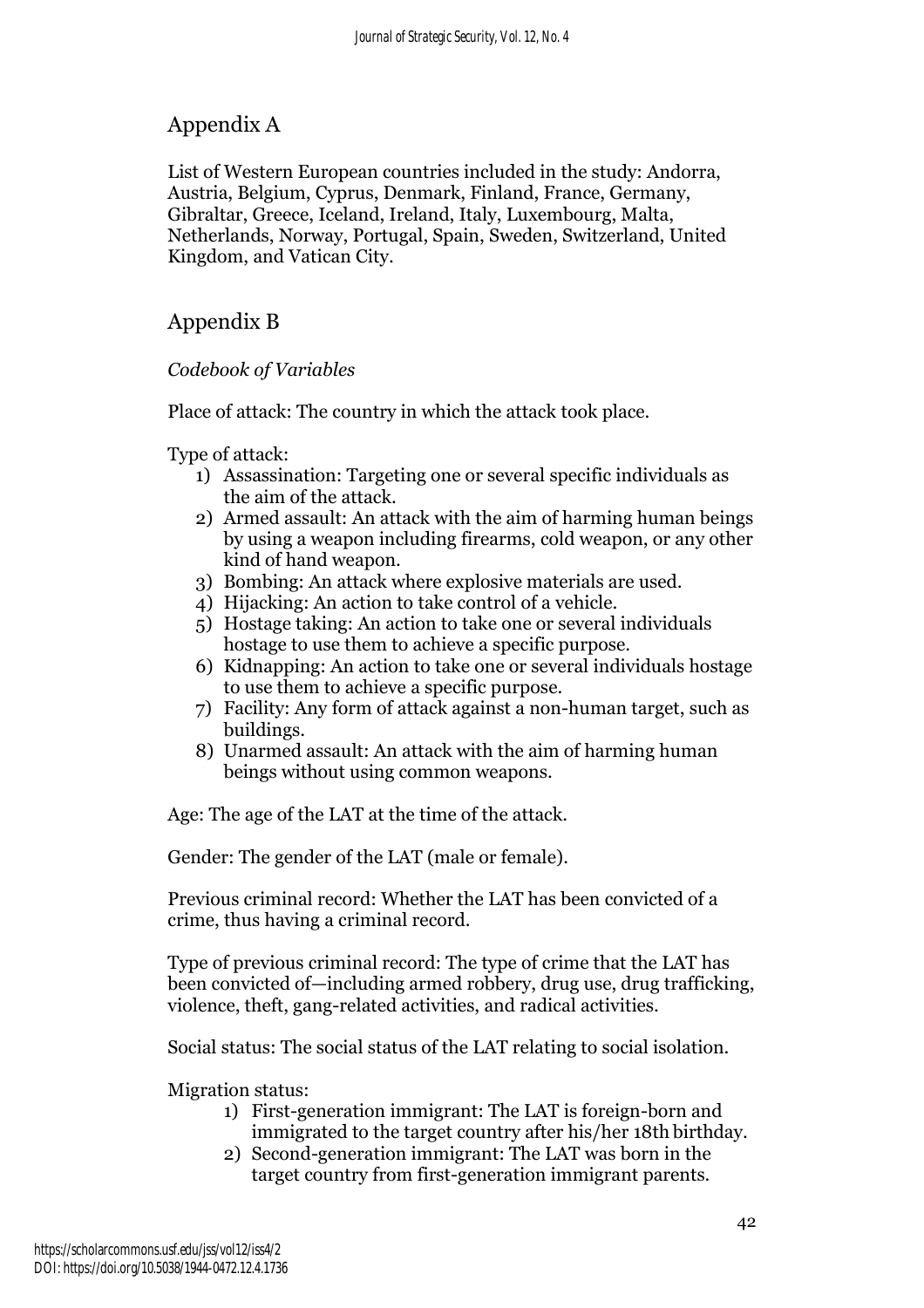- 3) 1.5-generation immigrant: The LAT was foreign born but immigrated to the target country before early teens.
- 4) Native: The LAT was born in the target country from parents who also were born in that country.
- 5) Refugee: Social, religious, political, or racial problems have forced the LAT to leave his/her native country. In the current study, a refugee also refers to an LAT who was an asylum seeker in the target country.
- 6) Unknown: The migration status of the LAT is unknown, or there is no available information about it.

Known by intelligence agencies: Whether the LAT was known to the intelligence agency of the country in which the attack took place. We divided this variable into two classifications that are more specific:

- 1) Under monitoring: The intelligence agencies were generally monitoring the LAT.
- 2) Under surveillance: In addition to being under monitoring, all the activities of the LAT (such as his/her social media accounts and phone conversations) were specifically under surveillance.

Radicalization process: This variable shows the way in which the LAT was radicalized. We divided it into six classifications:

- 1) Internet: Radicalization through the Internet.
- 2) Prison: The LAT was radicalized while in prison.
- 3) Personal network: The LAT was radicalized through his/her personal network.
- 4) Community network: The LAT was radicalized through being in a specific community. (The difference between personal network and community network is as follows: In the former, the LAT was radicalized through his personal contacts with specific individuals he has learned to know. In a community network, the LAT was radicalized because of being in a community, and he/she would probably never have been radicalized if he/she were not a member of that community.
- 5) Contact with a terrorist group: The LAT was radicalized by having direct physical contact with a terrorist group.
- 6) Unknown: The radicalization process of the LAT is unknown.

Ideology: The ideological motivation of the LAT to carry out the attack. We divided this variable into five classifications:

- 1) Right wing: The LAT has a right wing ideology—including antiimmigrant, neo-Nazi, and xenophobic views.
- 2) Anti-Muslim: The LAT has specific anti-Muslim views.
- 3) Anti-Semitic: The LAT has specific anti-Semitic and anti-Jewish views.
- 4) Islamist: The LAT has radical Islamic views.
- 5) Unknown: The ideological motivation of the LAT is unknown.

Type of weapon: Type of weapon used by the LAT in the attack. We divided this variable into five classifications:

1) Firearm.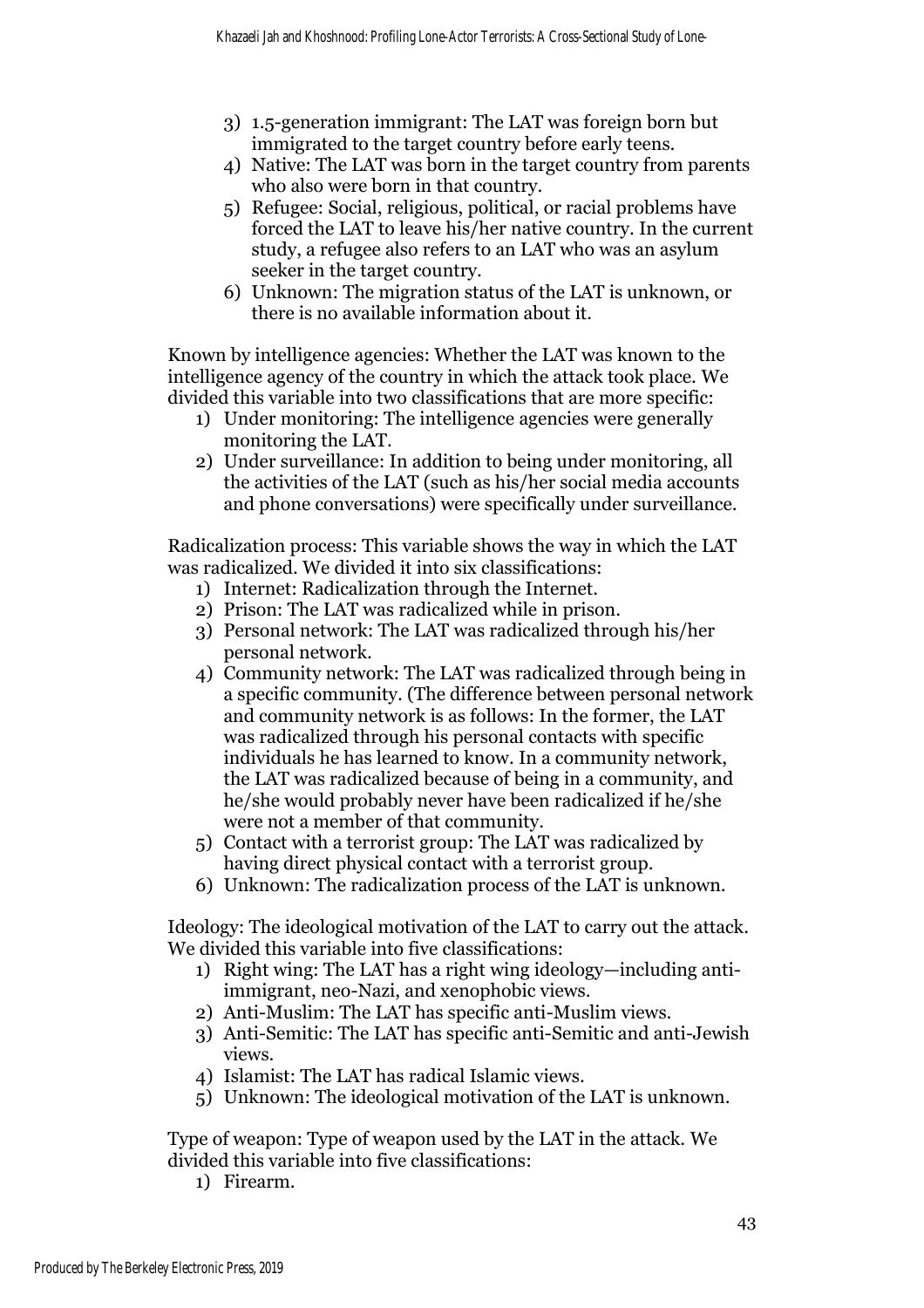- 2) Knife or a sharp instrument.
- 3) Vehicle.
- 4) Incendiary/Arson: Using materials or instruments to cause fire.
- 5) Explosive: Dynamite, bombs, grenades, and explosive ammunitions.

Target/Victim: This variable discusses which victim/target was the main target of the terrorist attack. We divided this variable into six classifications:

- 1) Civilian: The main targets are common citizens targeted randomly.
- 2) Government: The main targets are governmental institutions and organizations as well as public servants—including police officers, soldiers, politicians, and others targeted because of their governmental profession.
- 3) Religious figure/institution: The main targets are religious leaders—such as imams, priests, or rabbis. This classification also includes attacks on religious institutions—such as mosques, churches, or synagogues.
- 4) Private business: The main targets are individuals, places, institutions, or organizations targeted because of their financial or commercial activities. They may be stores, restaurants, bars, or gas stations.
- 5) Educational institutions: The main targets are schools, universities, colleges, or any other educational institution or their staff.
- 6) Unknown: Not clear why the LATs chose the specific target.

Fatality: The number of individuals killed in the attack or because of it. If killed, the LAT is not included in the count.

Injury: The number of individuals injured because of the attack or because of it. If injured, the LAT is not included in the count.

Leakage of information: Refers to the number of LATs who, for any reason, leaked information about their coming attack. In this variable, the term positive means that the LAT leaked information, negative means that the LAT did not leak any information and unknown means there was no available information about this variable in the specific case.

## Endnotes

<sup>&</sup>lt;sup>1</sup> Kacper Rekawek et al., *From criminals to terrorists and back?*, GLOBSEC (Bratislava, 2017), https://www.globsec.org/wp-content/uploads/2017/12/Crime-Crime-Terror-Nexusupdate.pdf; Ahmad Shehabat, Teodor Mitew, and Yahia Alzoubi, "Encrypted jihad: Investigating the role of Telegram App in lone wolf attacks in the West," *Journal of Strategic Security* 10, no. 3 (2017), https://doi.org/10.5038/1944-0472.10.3.1604.

<sup>2</sup> Lars Erik Berntzen and Sveinung Sandberg, "The collective nature of lone wolf terrorism: Anders Behring Breivik and the anti-Islamic social movement," *Terrorism and Political Violence* 26, no. 5 (2014), https://doi.org/10.1080/09546553.2013.767245; Orlandrew E Danzell and Lisandra M Maisonet Montañez, "Understanding the lone wolf terror phenomena: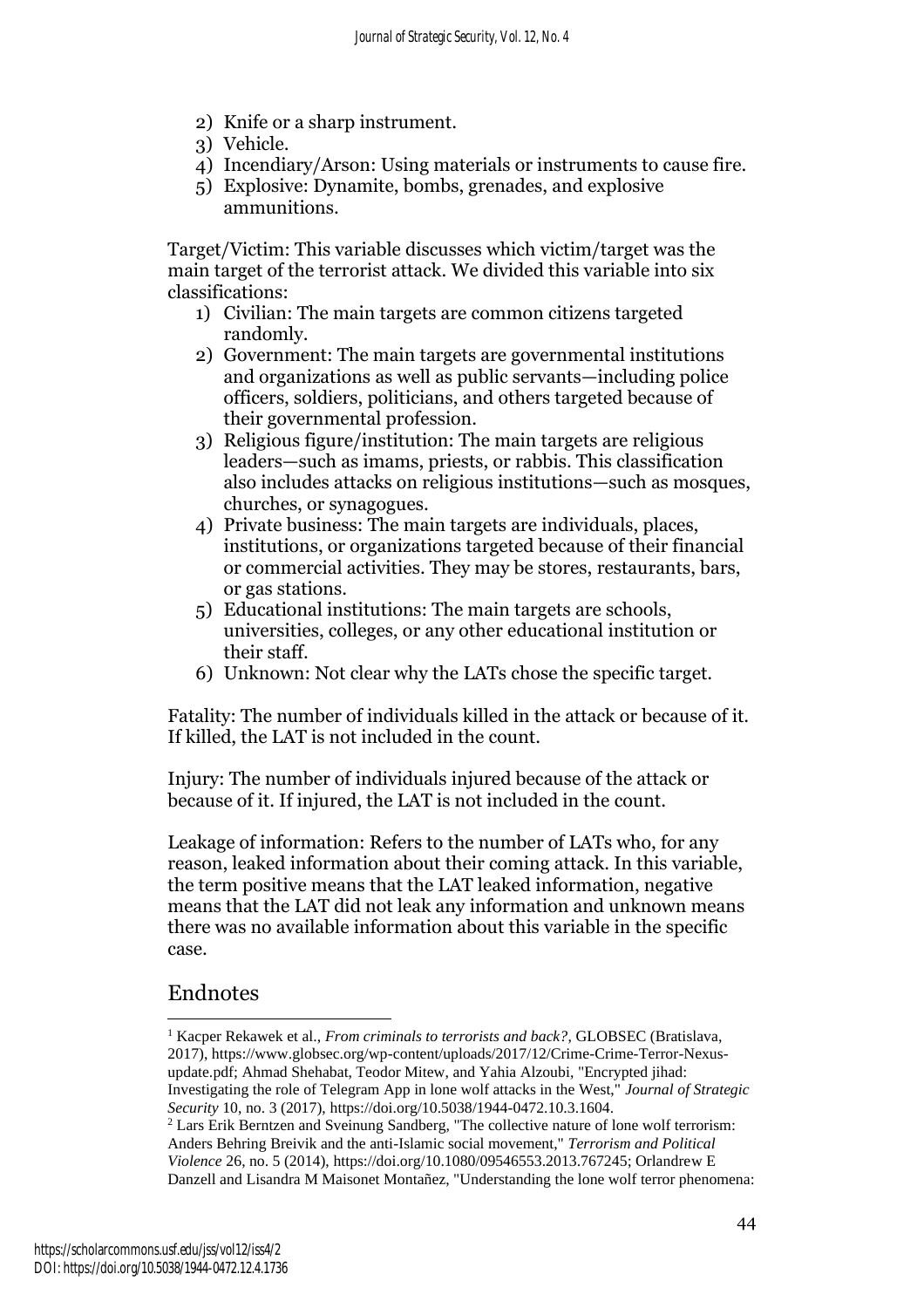Assessing current profiles," *Behavioral Sciences of Terrorism and Political Aggression* 8, no. 2 (2016), https://doi.org/10.1080/19434472.2015.1070189; Lasse Lindekilde, Francis O'Connor, and Bart Schuurman, "Radicalization patterns and modes of attack planning and preparation among lone-actor terrorists: an exploratory analysis," *Behavioral Sciences of Terrorism and Political Aggression* 11, no. 2 (2019),

<sup>3</sup> European Counter Terrorism Centre, *Lone Actor Attacks – Recent Developments*, Europol (Hague, 2016), https://www.europol.europa.eu/publications-documents/lone-actor-attacks-– recent-developments; Europol, *EU Terrorism Situation and Trend Report (TE-SAT) 2017*, Europol (Haague, 2017), https://www.europol.europa.eu/activities-services/main-reports/euterrorism-situation-and-trend-report-te-sat-2017.

<sup>4</sup> Gabriel Weimann, "Lone wolves in cyberspace," *Journal of Terrorism Research* 3, no. 2 (2012), https://doi.org/10.15664/jtr.405; Jennifer Varriale Carson and Matthew Suppenbach, "Lone wolf terrorism: The new form of the global jihadist movement? Evidence from Afghanistan (1997–2013)," *The Journal of the Middle East and Africa* 7, no. 4 (2016),

https://doi.org/10.1080/21520844.2016.1238291.

<sup>5</sup> Joel A Capellan, "Lone wolf terrorist or deranged shooter? A study of ideological active shooter events in the United States, 1970–2014," *Studies in Conflict & Terrorism* 38, no. 6 (2015), https://doi.org/10.1080/1057610X.2015.1008341; George Michael,

"Counterinsurgency and lone wolf terrorism," *Terrorism and Political Violence* 26, no. 1 (2014), https://doi.org/10.1080/09546553.2014.849912.

<sup>6</sup> Raffaello Pantucci, *A Typology of Lone Wolves: Preliminary Analysis of Lone Islamist Terrorists*, The International Center for the Study of Radicalization and Political Violence (London, 2011),

https://icsr.info/wpcontent/uploads/2011/04/1302002992ICSRPaper\_ATypologyofLoneWolv es\_Pantucci.pdf.

<sup>7</sup> Weimann, "Lone wolves in cyberspace."; Diane M Zierhoffer, "Threat Assessment: Do Lone Terrorists Differ from Other Lone Offenders?," *Journal of Strategic Security* 7, no. 3 (2014), https://doi.org/10.5038/1944-0472.7.3.3.

<sup>8</sup> Simon Perry, Badi Hasisi, and Gali Perry, "Who is the lone terrorist? A study of vehicleborne attackers in Israel and the West Bank," *Studies in Conflict & Terrorism* 41, no. 11 (2018), https://doi.org/10.1080/1057610x.2017.1348101.

<sup>9</sup> Danzell and Maisonet Montañez, "Understanding the lone wolf terror phenomena: Assessing current profiles."; Clark McCauley and Sophia Moskalenko, "Toward a profile of lone wolf terrorists: What moves an individual from radical opinion to radical action," *Terrorism and Political Violence* 26, no. 1 (2014), https://doi.org/10.1080/09546553.2014.849916.

<sup>10</sup> Michael, "Counterinsurgency and lone wolf terrorism."; Clark McCauley, Sophia Moskalenko, and Benjamin Van Son, "Characteristics of lone-wolf violent offenders: A comparison of assassins and school attackers," *Perspectives on Terrorism* 7, no. 1 (2013), https://www.jstor.org/stable/26296906; McCauley, Moskalenko, and Van Son, "Characteristics of lone-wolf violent offenders: A comparison of assassins and school

attackers."

<sup>11</sup> Edwin Bakker and BA de Graaf, "Preventing lone wolf terrorism: Some CT approaches addressed," *Perspectives on Terrorism* 5, no. 5-6 (2011),

http://www.terrorismanalysts.com/pt/index.php/pot/article/view/preventing-lone-wolf. <sup>12</sup> Rekawek et al., *From criminals to terrorists and back*; Zierhoffer, "Threat Assessment: Do Lone Terrorists Differ from Other Lone Offenders?."

<sup>13</sup> Michael J Thomas, "Counteracting Terror: Group Design and Response Modalities," in *Terrorism and Counter-Terrorism: Criminological Perspectives*, ed. Mathieu Deflem (Bingley: Emerald Group Publishing Limited, 2004); Alison Jamieson, "The Use of Terrorism by Organized Crime: An Italian Case Study," in *Root Causes of Terrorism Myths, Reality and Ways Forward,*, ed. Tore Bjørgo (New York: Routledge, 2005); Brian Forst, "Criminal Justice and Terrorism: A Research Agenda," in *Criminologists on Terrorism and Homeland Security*, ed. Brian Forst, Jack R. Greene, and James P. Lynch (Cambridge: Cambridge University Press, 2011).

<sup>14</sup> Sam Raphael, "Paramilitarism and State Terror in Colombia," in *Contemporary State Terrorism: Theory and Practice*, ed. Richard Jackson, Eamon Murphy, and Scott Poynting (London: Routledge, 2010).

https://doi.org/10.1080/19434472.2017.1407814; Clare Ellis et al., "Lone-Actor Terrorism: Analysis Paper," *Countering Lone-Actor Terrorism Series* (2016),

https://rusi.org/sites/default/files/201602\_clat\_analysis\_paper.pdf.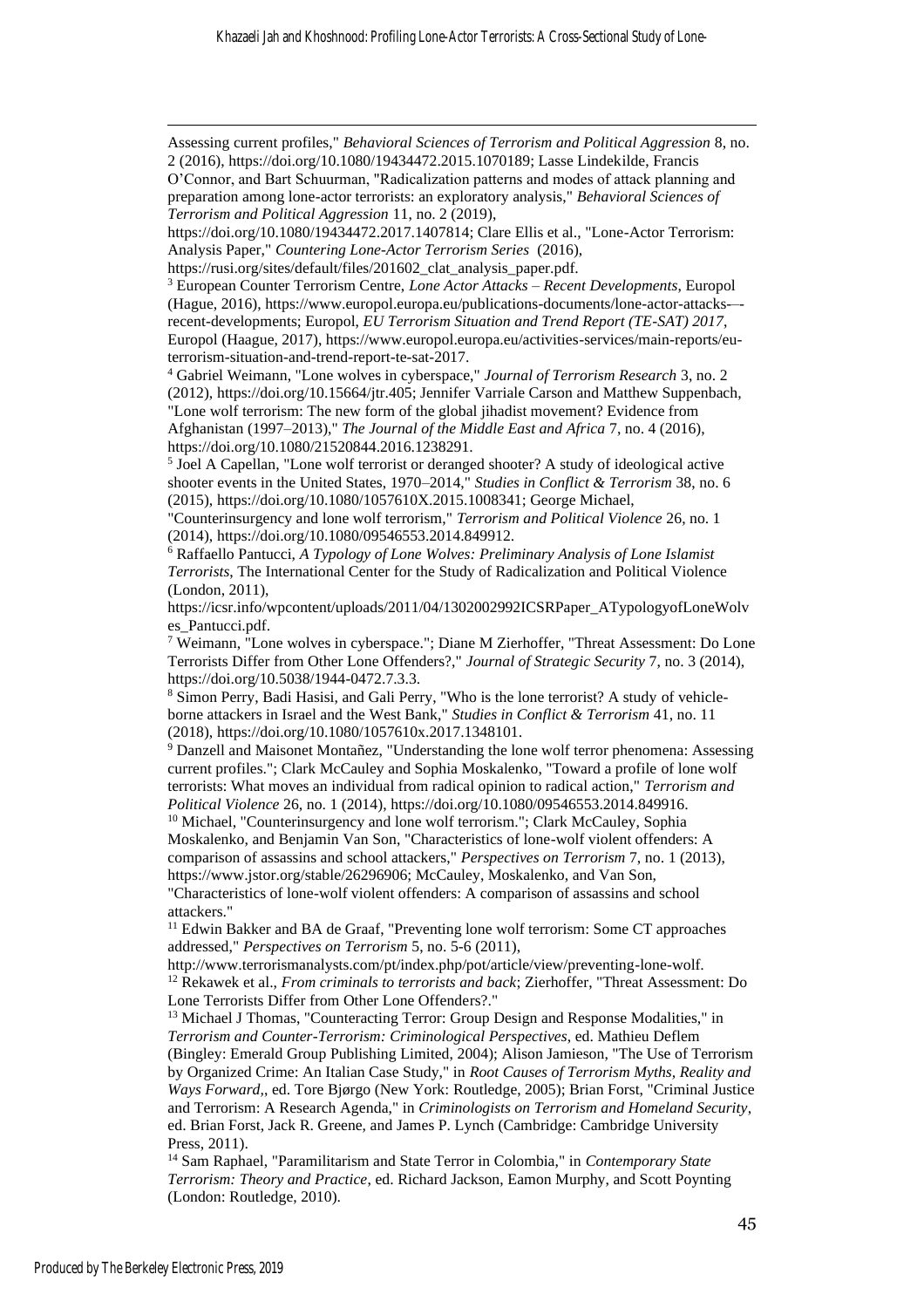*Journal of Strategic Security, Vol. 12, No. 4*

<sup>15</sup> Danzell and Maisonet Montañez, "Understanding the lone wolf terror phenomena: Assessing current profiles."

<sup>18</sup> Ardavan Khoshnood and Marie Väfors Fritz, "Offender Characteristics: A Study of 23 Violent Offenders in Sweden," *Deviant Behavior* 38, no. 2 (2017), https://doi.org/10.1080/01639625.2016.1196957.

<sup>19</sup> David Canter, "Offender profiling and investigative psychology," *Journal of investigative psychology and offender profiling* 1, no. 1 (2004), https://doi.org/10.1002/jip.7; Craig Dowden, Craig Bennell, and Sarah Bloomfield, "Advances in offender profiling: A systematic

review of the profiling literature published over the past three decades," *Journal of Police and Criminal Psychology* 22, no. 1 (2007), https://doi.org/10.1007/s11896-007-9000-9.

 $20$  Laurence Alison et al., "The personality paradox in offender profiling: A theoretical review of the processes involved in deriving background characteristics from crime scene actions," *Psychology, Public Policy, and Law* 8, no. 1 (2002), https://doi.org/10.1037//1076- 8971.8.1.115.

<sup>21</sup> Richard N Kocsis, *Criminal Profiling: Principles and Practice* (Totowa: Humana Press, 2010).

<sup>22</sup> Kocsis, *Criminal Profiling: Principles and Practice*; Tuomas Ojanen, "Terrorist profiling: human rights concerns," *Critical Studies on Terrorism* 3, no. 2 (2010),

https://doi.org/10.1080/17539153.2010.491343.

 $23$  Süleyman Özeren et al., "Whom do they recruit?: Profiling and recruitment in the PKK/KCK," *Studies in conflict & terrorism* 37, no. 4 (2014),

https://doi.org/10.1080/1057610x.2014.879381; Rex A. Hudson, *The Sociology and Psychology of Terrorism: Who Becomes a Terrorist and Why?*, Federal Research Division, Library of Congress (Washington DC, 1999), https://www.loc.gov/rr/frd/pdffiles/Soc\_Psych\_of\_Terrorism.pdf.

<sup>24</sup> Danzell and Maisonet Montañez, "Understanding the lone wolf terror phenomena: Assessing current profiles."; McCauley, Moskalenko, and Van Son, "Characteristics of lonewolf violent offenders: A comparison of assassins and school attackers."; Ojanen, "Terrorist profiling: human rights concerns."

<sup>25</sup> Ojanen, "Terrorist profiling: human rights concerns."; Council of the European Union, *Draft Council Recommendation on the Development of Terrorist Profiles*, Council of the European Union (Brussels, 2002).

<sup>26</sup> Raffaello Pantucci, Clare Ellis, and Lorien Chaplais, *Lone-Actor Terrorism Literature Review*, Royal United Services Institute for Defense and Security Studies (London, 2016), https://rusi.org/publication/occasional-papers/lone-actor-terrorism-literature-review.

 $27$  Capellan, "Lone wolf terrorist or deranged shooter? A study of ideological active shooter events in the United States, 1970–2014."

<sup>28</sup> Alex R Piquero, David P Farrington, and Alfred Blumstein, *Key issues in criminal career research: New analyses of the Cambridge Study in Delinquent Development* (Cambridge: Cambridge University Press, 2007).

 $29$  Andrew Silke, "Holy warriors: Exploring the psychological processes of jihadi radicalization," *European journal of criminology* 5, no. 1 (2008),

https://doi.org/10.1177/1477370807084226.

<sup>30</sup> Ellis et al., *Lone-Actor Terrorism Final Report*.

<sup>31</sup> Paul Gill, John Horgan, and Paige Deckert, "Bombing alone: Tracing the motivations and antecedent behaviors of lone - actor terrorists," *Journal of forensic sciences* 59, no. 2 (2014),

https://doi.org/10.1111/1556-4029.12312.

<sup>32</sup> Ellis et al., *Lone-Actor Terrorism Final Report*; Perry, Hasisi, and Perry, "Who is the lone terrorist? A study of vehicle-borne attackers in Israel and the West Bank."

<sup>33</sup> David Curry, "Gangs, Crime, and Terrorism," in *Criminologists on Terrorism and Homeland Security*, ed. Brian Forst, Jack R. Greene, and James P. Lynch (Cambridge: Cambridge University Press, 2011); Carl Bjorkman, "Salafi–Jihadi Terrorism in Italy," in *Understanding Violent Radicalisation Terrorist and Jihadist Movements in Europe*, ed. Magnus Ranstorp (New York: Routledge, 2010).

<sup>16</sup> Jeffrey Kaplan, "Leaderless resistance," *Terrorism and Political Violence* 9, no. 3 (1997), https://doi.org/10.1080/09546559708427417.

<sup>17</sup> Clare Ellis et al., *Lone-Actor Terrorism Final Report*, Royal United Services Institute for Defense and Security Studies (London, 2016), https://rusi.org/publication/occasionalpapers/lone-actor-terrorism-final-report.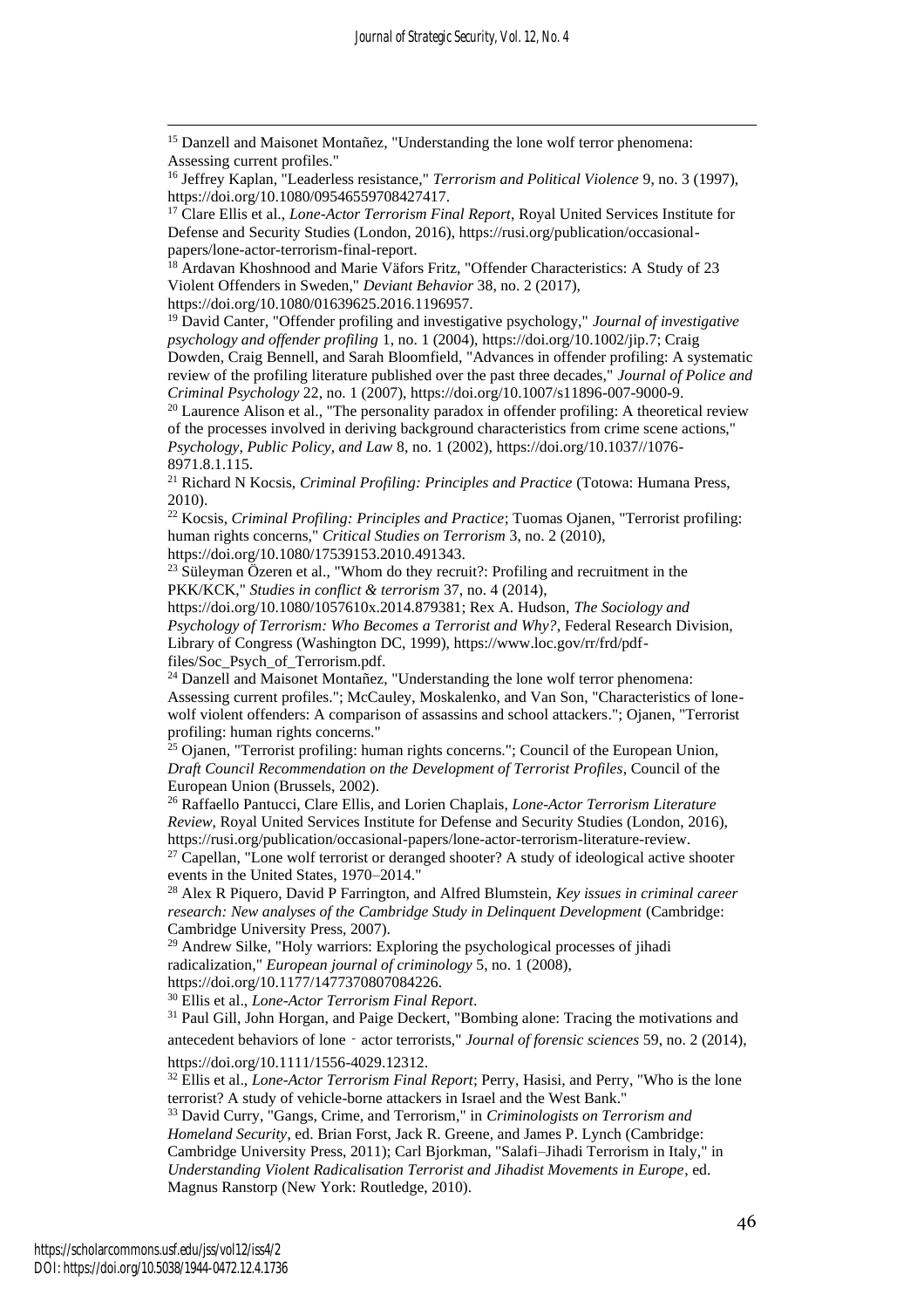Khazaeli Jah and Khoshnood: Profiling Lone-Actor Terrorists: A Cross-Sectional Study of Lone-

<sup>38</sup> Jeff Gruenewald, Steven Chermak, and Joshua D Freilich, "Far-right lone wolf homicides in the United States," *Studies in Conflict & Terrorism* 36, no. 12 (2013),

https://doi.org/10.1080/1057610x.2013.842123.

<sup>39</sup> Spaaij, *Understanding Lone Wolf Terrorism: Global Patterns, Motivations and Prevention*.

<sup>45</sup> Ellis et al., *Lone-Actor Terrorism Final Report*; Perry, Hasisi, and Perry, "Who is the lone terrorist? A study of vehicle-borne attackers in Israel and the West Bank."

<sup>46</sup> Pitcavage, "Cerberus unleashed: The three faces of the lone wolf terrorist."

<sup>47</sup> Ellis et al., *Lone-Actor Terrorism Final Report*; Capellan, "Lone wolf terrorist or deranged shooter? A study of ideological active shooter events in the United States, 1970–2014."; Spaaij, *Understanding Lone Wolf Terrorism: Global Patterns, Motivations and Prevention*; Gill, Horgan, and Deckert, "Bombing alone: Tracing the motivations and antecedent behaviors of lone - actor terrorists."

<sup>48</sup> Ellis et al., *Lone-Actor Terrorism Final Report*; Gill, Horgan, and Deckert, "Bombing alone: Tracing the motivations and antecedent behaviors of lone - actor terrorists."

<sup>49</sup> Bakker and de Graaf, "Preventing lone wolf terrorism: Some CT approaches addressed."

<sup>50</sup> Danzell and Maisonet Montañez, "Understanding the lone wolf terror phenomena: Assessing current profiles."; Clark R. McCauley and Sophia Moskalenko, *Friction: How* 

*Radicalization Happens to Them and Us* (Oxford: Oxford University Press, 2011).

<sup>51</sup> Weimann, "Lone wolves in cyberspace."; Sarah Teich, *Trends and developments in lone wolf terrorism in the western world: An analysis of terrorist attacks and attempted attacks by Islamic extremists*, International Institute for Counter-Terrorism (Herzliya, 2013); Shehabat, Mitew, and Alzoubi, "Encrypted jihad: Investigating the role of Telegram App in lone wolf attacks in the West."

<sup>52</sup> Ines Von Behr et al., *Radicalisation in the Digital Era: The Use of the Internet in 15 Cases of Terrorism and Extremism* (Santa Monica: RAND, 2013).

<sup>53</sup> Ellis et al., *Lone-Actor Terrorism Final Report*.

<sup>54</sup> Pantucci, *A Typology of Lone Wolves: Preliminary Analysis of Lone Islamist Terrorists*.

<sup>55</sup> Gruenewald, Chermak, and Freilich, "Far-right lone wolf homicides in the United States."

<sup>56</sup> Teich, *Trends and developments in lone wolf terrorism in the western world: An analysis of terrorist attacks and attempted attacks by Islamic extremists*.

<sup>57</sup> Spaaij, *Understanding Lone Wolf Terrorism: Global Patterns, Motivations and Prevention*. <sup>58</sup> Ellis et al., *Lone-Actor Terrorism Final Report*; Spaaij, *Understanding Lone Wolf* 

*Terrorism: Global Patterns, Motivations and Prevention*; Pitcavage, "Cerberus unleashed: The three faces of the lone wolf terrorist."

<sup>59</sup> Ellis et al., *Lone-Actor Terrorism Final Report*; Spaaij, *Understanding Lone Wolf Terrorism: Global Patterns, Motivations and Prevention*.

<sup>60</sup> Ellis et al., *Lone-Actor Terrorism Final Report*.

<sup>61</sup> Capellan, "Lone wolf terrorist or deranged shooter? A study of ideological active shooter events in the United States, 1970–2014."; McCauley, Moskalenko, and Van Son,

<sup>&</sup>lt;sup>34</sup> Perry, Hasisi, and Perry, "Who is the lone terrorist? A study of vehicle-borne attackers in Israel and the West Bank." Ellis et al., *Lone-Actor Terrorism Final Report*.

<sup>35</sup> Ramón Spaaij, *Understanding Lone Wolf Terrorism: Global Patterns, Motivations and Prevention* (Dordrecht: Springer, 2012); Mark Pitcavage, "Cerberus unleashed: The three faces of the lone wolf terrorist," *American Behavioral Scientist* 59, no. 13 (2015), https://doi.org/10.1177/0002764215588817.

<sup>36</sup> McCauley, Moskalenko, and Van Son, "Characteristics of lone-wolf violent offenders: A comparison of assassins and school attackers."

<sup>&</sup>lt;sup>37</sup> Pitcavage, "Cerberus unleashed: The three faces of the lone wolf terrorist."

<sup>40</sup> Gill, Horgan, and Deckert, "Bombing alone: Tracing the motivations and antecedent behaviors of lone - actor terrorists."

<sup>&</sup>lt;sup>41</sup> Perry, Hasisi, and Perry, "Who is the lone terrorist? A study of vehicle-borne attackers in Israel and the West Bank." Ellis et al., *Lone-Actor Terrorism Final Report*.

<sup>&</sup>lt;sup>42</sup> Perry, Hasisi, and Perry, "Who is the lone terrorist? A study of vehicle-borne attackers in Israel and the West Bank."

<sup>43</sup> Pitcavage, "Cerberus unleashed: The three faces of the lone wolf terrorist."

<sup>44</sup> Gill, Horgan, and Deckert, "Bombing alone: Tracing the motivations and antecedent behaviors of lone - actor terrorists."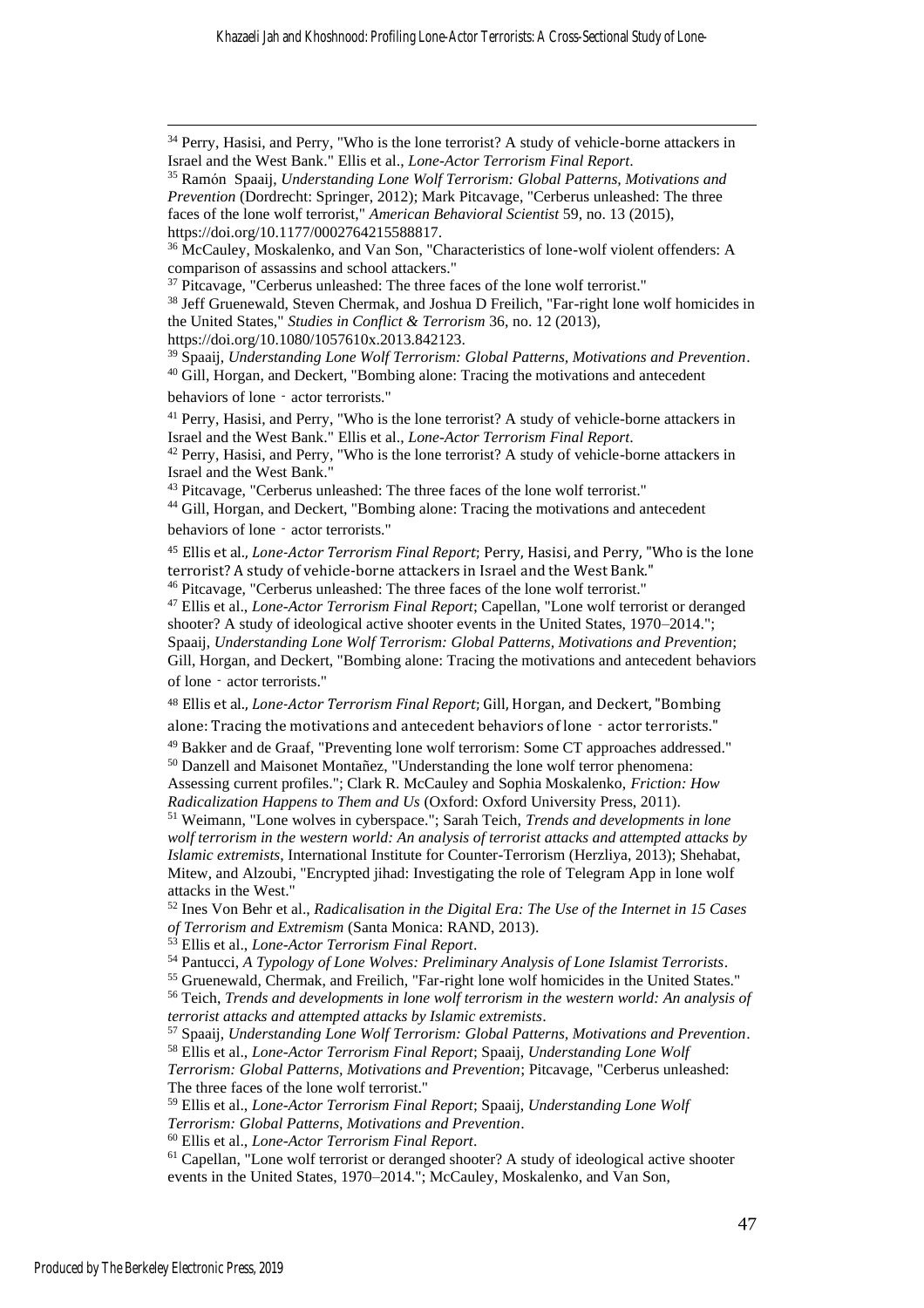"Characteristics of lone-wolf violent offenders: A comparison of assassins and school attackers."

<sup>62</sup> Bart Schuurman et al., "Lone Actor Terrorist Attack Planning and Preparation: A Data‐

Driven Analysis," *Journal of forensic sciences* 63, no. 4 (2018), https://doi.org/10.1111/1556- 4029.13676.

<sup>63</sup> Ellis et al., *Lone-Actor Terrorism Final Report*.

<sup>64</sup> Gill, Horgan, and Deckert, "Bombing alone: Tracing the motivations and antecedent behaviors of lone - actor terrorists."

<sup>65</sup> Ellis et al., *Lone-Actor Terrorism Final Report*; Perry, Hasisi, and Perry, "Who is the lone terrorist? A study of vehicle-borne attackers in Israel and the West Bank."; Capellan, "Lone wolf terrorist or deranged shooter? A study of ideological active shooter events in the United States, 1970–2014."; Gill, Horgan, and Deckert, "Bombing alone: Tracing the motivations and

antecedent behaviors of lone‐actor terrorists."; Teich, *Trends and developments in lone wolf* 

*terrorism in the western world: An analysis of terrorist attacks and attempted attacks by Islamic extremists*.

<sup>66</sup> Gill, Horgan, and Deckert, "Bombing alone: Tracing the motivations and antecedent behaviors of lone - actor terrorists."

 $67$  Andrew Silke, "The devil you know: Continuing problems with research on terrorism," *Terrorism and political violence* 13, no. 4 (2001),

https://doi.org/10.1080/09546550109609697.

<sup>68</sup> "Global Terrorism Database," https://www.start.umd.edu/gtd/

<sup>69</sup> Ellis et al., *Lone-Actor Terrorism Final Report*; Gruenewald, Chermak, and Freilich, "Farright lone wolf homicides in the United States."

<sup>70</sup> Ellis et al., *Lone-Actor Terrorism Final Report*.

 $71$  Berntzen and Sandberg, "The collective nature of lone wolf terrorism: Anders Behring Breivik and the anti-Islamic social movement."; Lindekilde, O'Connor, and Schuurman, "Radicalization patterns and modes of attack planning and preparation among lone-actor terrorists: an exploratory analysis."; Ellis et al., *Lone-Actor Terrorism Final Report*.

<sup>72</sup> Ellis et al., *Lone-Actor Terrorism Final Report*; Spaaij, *Understanding Lone Wolf Terrorism: Global Patterns, Motivations and Prevention*.

<sup>73</sup> Europol, *EU Terrorism Situation and Trend Report (TE-SAT) 2017*; Zierhoffer, "Threat Assessment: Do Lone Terrorists Differ from Other Lone Offenders?."

<sup>74</sup> Ellis et al., *Lone-Actor Terrorism Final Report*.

<sup>75</sup> Ellis et al., *Lone-Actor Terrorism Final Report*; Gill, Horgan, and Deckert, "Bombing alone: Tracing the motivations and antecedent behaviors of lone - actor terrorists."

<sup>76</sup> Ellis et al., *Lone-Actor Terrorism Final Report*.

<sup>77</sup> Gill, Horgan, and Deckert, "Bombing alone: Tracing the motivations and antecedent behaviors of lone - actor terrorists."

<sup>78</sup> Robin Thompson, "Radicalization and the use of social media," *Journal of strategic security* 4, no. 4 (2011), https://doi.org/https://www.jstor.org/stable/26463917.

<sup>79</sup> Shehabat, Mitew, and Alzoubi, "Encrypted jihad: Investigating the role of Telegram App in lone wolf attacks in the West."

<sup>80</sup> Ellis et al., *Lone-Actor Terrorism Final Report*; Perry, Hasisi, and Perry, "Who is the lone terrorist? A study of vehicle-borne attackers in Israel and the West Bank."

<sup>81</sup> Rekawek et al., *From criminals to terrorists and back?*

<sup>82</sup> Curry, "Gangs, Crime, and Terrorism."

83 Curry, "Gangs, Crime, and Terrorism."; Marieke Liem et al., "European lone actor terrorists versus "common" homicide offenders: An empirical analysis," *Homicide studies* 22, no. 1 (2018), https://doi.org/10.1177/1088767917736797.

<sup>84</sup> Ellis et al., *Lone-Actor Terrorism Final Report*; Spaaij, *Understanding Lone Wolf Terrorism: Global Patterns, Motivations and Prevention*; Gill, Horgan, and Deckert,

"Bombing alone: Tracing the motivations and antecedent behaviors of lone – actor terrorists.";

Pitcavage, "Cerberus unleashed: The three faces of the lone wolf terrorist."; Gruenewald,

Chermak, and Freilich, "Far-right lone wolf homicides in the United States."

<sup>85</sup> Perry, Hasisi, and Perry, "Who is the lone terrorist? A study of vehicle-borne attackers in Israel and the West Bank."; Pitcavage, "Cerberus unleashed: The three faces of the lone wolf terrorist."